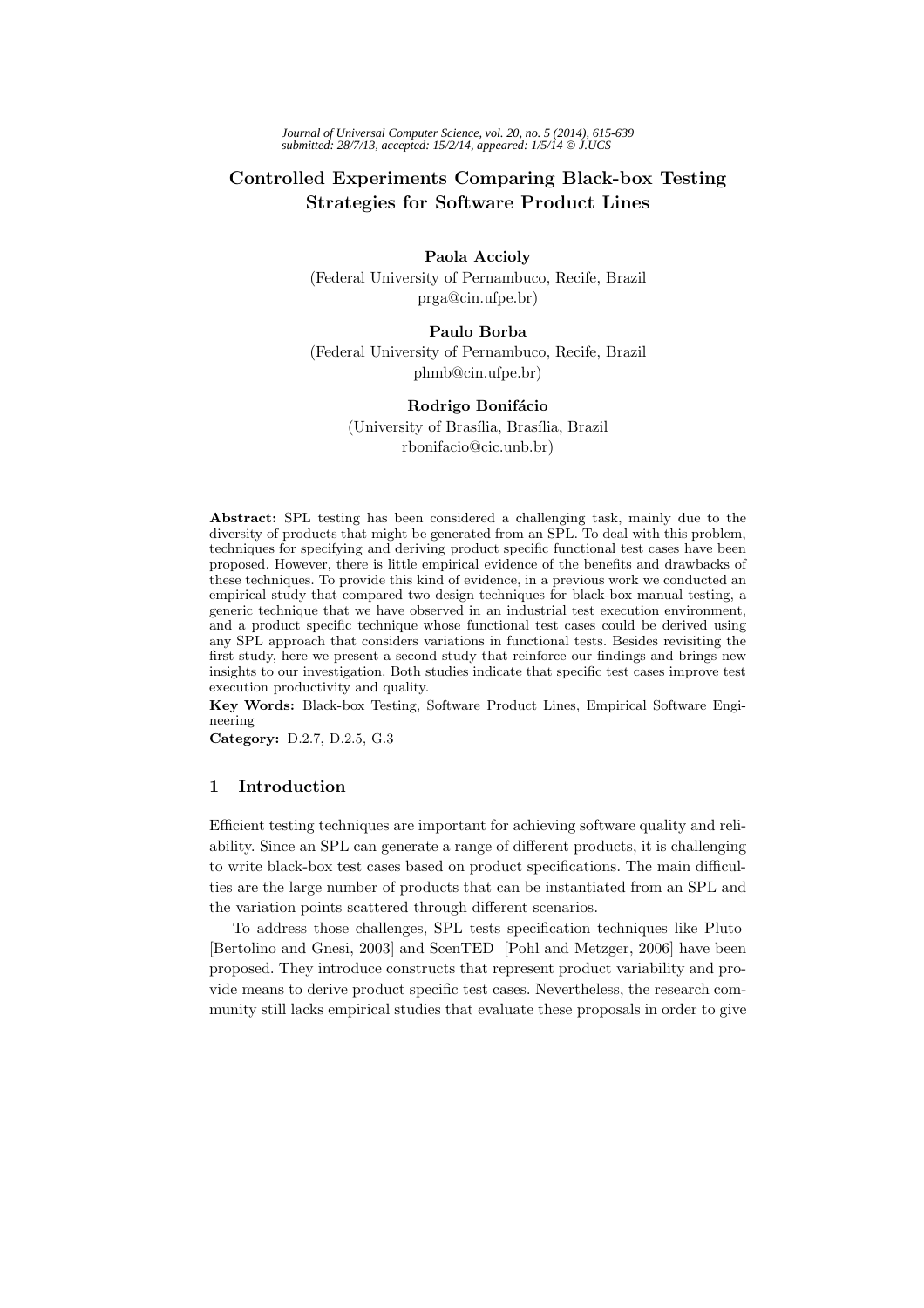a solid foundation for SPL testing in industry [Tevanlinna et al., 2004, Engström and Runeson, 2011].

Perhaps the absence of evidence about the benefits of such techniques discourages their industrial adoption. As a result, from what we have observed in an industrial test execution environment, companies use test documents with use case scenarios that usually describe family behaviour as a whole, describing most commonalities, and abstracting the fact that some steps are optional or alternative —in some cases, non mandatory steps are even omitted. For example, a test case that specifies the scenario of a report generator feature would contain all possible variants for report formats such as PDF, HTML and XLS, and testers would use this generic test case to test all SPL products, even those that are not configured with all these options. Such test suites may hamper manual execution because the lack of details can mislead testers that have to strictly follow the test steps. This is particularly true when different teams are responsible for the construction and testing activities. This leads to unwanted consequences, such as escaped defects –when testers do not find an error prior to product release. In addition, testers may take longer to execute test cases and report defects that do not exist, decreasing test execution productivity.

Alternatively, with the adoption of an SPL technique, it would be possible to derive different versions of the same test suite customised for the different product configurations in the SPL. This way, testers would not get confused during test execution and the problems mentioned above could be avoided. However, organisations cannot decide to introduce new techniques or change their usual methods based only in assumptions, they need evidence.

In a previous work [Accioly et al., 2012] we presented an empirical study that brought evidence to help decision making in such contexts. Here we describe such a study and extend it by presenting a second experiment, adding new results and insights. The motivation to extend this work is twofold. Replicate the experiment with different subjects, in order to gather more evidence to the previous results; and investigate the impact on productivity of the different activities done during test execution. Both experiments' results support the hypothesis that an SPL approach for software testing brings benefits to both productivity and quality. In the next section we present the differences between the Generic Technique (GT) which specifies most variants specifications together without variability representation, and the Specific Technique (ST) which specifies product customised test suites (Section 2). After that, we present our empirical studies (Section 3) comparing both experiments and their results. Finally, we present related work in Section 4 and our final considerations in Section 5.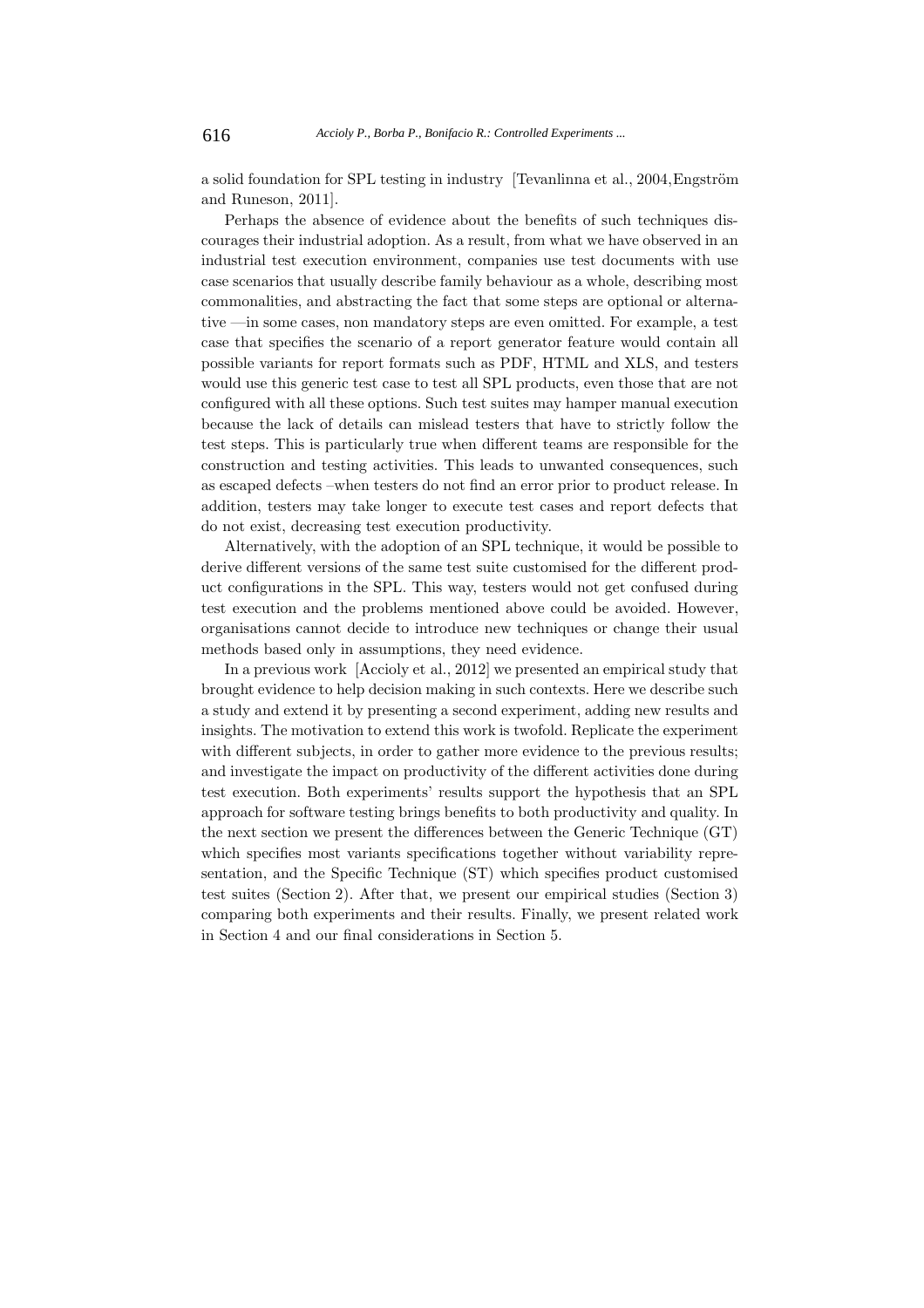# **2 Generic and Specific Test Cases**

To better understand the two techniques, we describe examples of how test cases may turn up to be generic (describing inaccurate family overall behaviour) or product specific (showing the specific steps and data values suitable to each product). Besides presenting this difference, we also explain the consequences of using the GT. We have observed the use of the GT in test teams that focus only on the test execution process of a company that outsources test execution activities to test centers located in different countries. To illustrate the techniques, we use an example of a mobile SPL that manages the interaction of mobile multimedia content (pictures, videos and music), Multimedia Messaging Service (MMS) and some requirements made by a specific mobile carrier called here as Blue Carrier (BC) feature. These examples represent some of our observations in the mentioned industrial context.

#### **2.1 Test Case: User Sends MMS with Attached Picture**

Our first example considers the scenario of a user sending an MMS with an attached picture, as detailed in Table 1. This scenario applies for most products of the SPL in discussion. However, it does not apply for products containing the BC feature, which corresponds to a group of requirements associated to this carrier that requires that, before sending an MMS, a message pops up asking if the user really wants to send that message —since data transfer will be further charged. Table 2 specifies the test case for the products that follow the BC feature requirements. On steps 7 and 8 we can see the differences from Table 1.

|                | <b>Step ID</b> User Action  | <b>System Response</b>      |
|----------------|-----------------------------|-----------------------------|
|                | Go to Main Menu             | Main Menu appears           |
| $\overline{2}$ | Go to Messages Menu         | Message Menu appears        |
| 3              | Select "Create new Message" | Message Editor screen opens |
| $\overline{4}$ | Add Recipient               | Recipient is added          |
| $\overline{5}$ | Select "Insert Picture"     | Insert Picture Menu opens   |
| 6              | Select Picture              | Picture is Selected         |
| 7              | Select "Send Message"       | Message is correctly sent   |

**Table 1:** Generic test case: user sends MMS with picture attached.

In the GT, the test case detailed in Table 1 would serve to test all SPL products and the tester would be confronted with an unexpected output while testing products configured with the BC feature. On the other hand, when using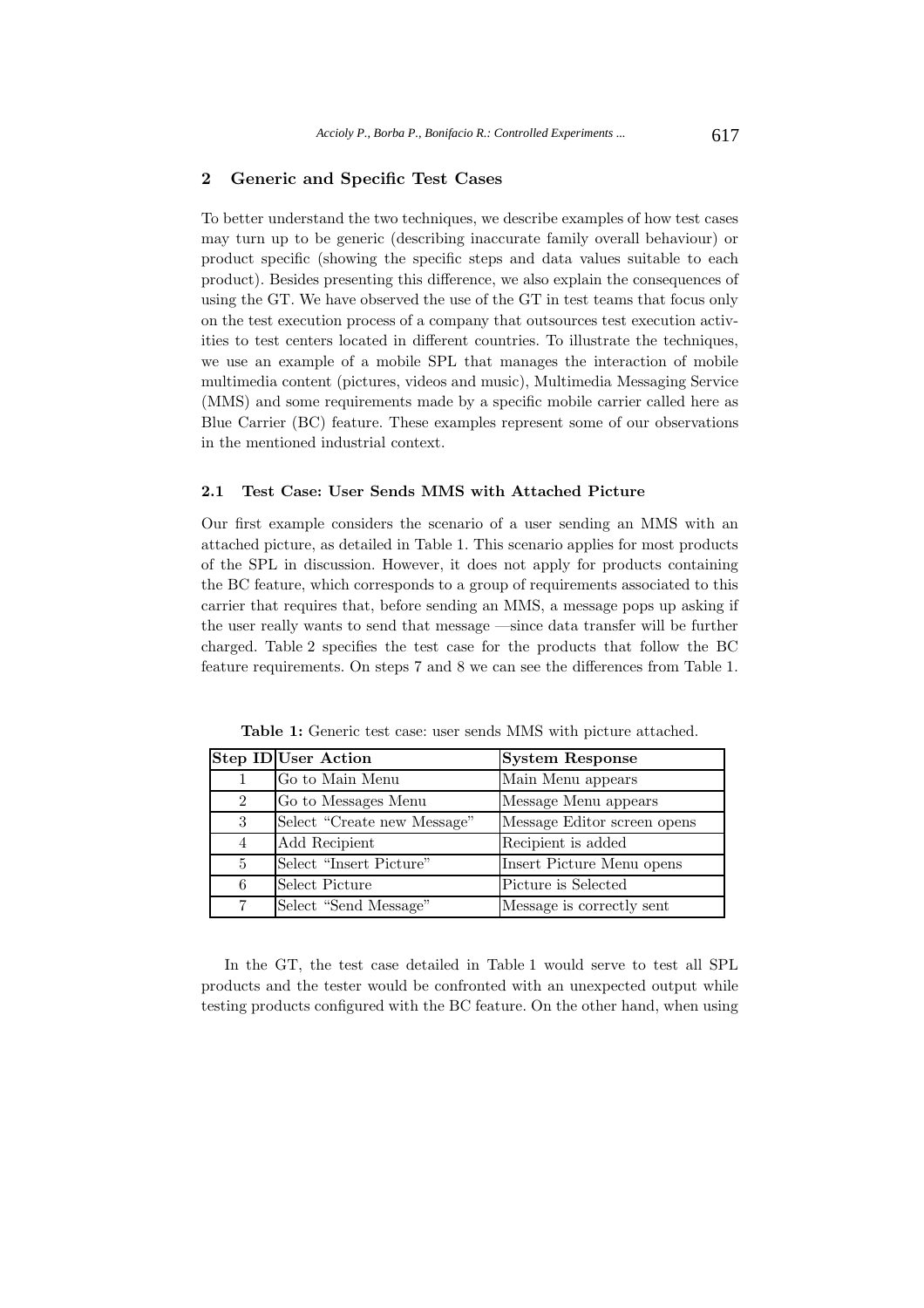|                | <b>Step ID User Action</b>  | <b>System Response</b>          |
|----------------|-----------------------------|---------------------------------|
| 1              | Go to Main Menu             | Main Menu appears               |
| $\overline{2}$ | Go to Messages Menu         | Message Menu appears            |
| 3              | Select "Create new Message" | Message Editor screen opens     |
| 4              | Add Recipient               | Recipient is added              |
| 5              | Select "Insert Picture"     | Insert Picture Menu opens       |
| 6              | Select Picture              | Picture is Selected             |
| 7              | Select "Send Message"       | Dialog appears: "Are you sure   |
|                |                             | you want to send this message?  |
|                |                             | Data transfer shall be charged" |
| 8              | Hit "Yes"                   | Message is correctly sent.      |

**Table 2:** Specific test case for products configured with the BC feature.

the ST, there would be two different test cases. The first, detailed in Table 1, would serve to test the products not configured with the BC feature, whereas the second, detailed in Table 2, would serve to test products configured with the BC feature.

In manual black-box testing, when the test specification fails to agree with the product behaviour, it often means that the test case has revealed a defect. However, when testing a product with the BC feature, that is not what happens with the generic test case just described. Here, the product works fine according to its configuration. The problem is that the generic test case does not consider all steps required to perform the task correctly. The implementation is correct, but the specification is vague, so that it roughly fits different SPL members. In this context, when the tester is not familiar with the products specificities prior to test execution, he/she might interpret the test inaccuracy as a product defect. This misunderstanding can be solved if the tester investigates and finds evidence that the test specification does not apply for that product. The tester can do that by contacting a requirements analyst or reading the products specification. However, if he/she cannot find this evidence, he/she will report an invalid product defect, wasting her and other people's time to analyse the inaccuracy.

Besides reporting false defects, a different type of issue might happen, when a product is configured with the BC feature and does not present the alert message before sending the MMS. In this case, the product was not correctly implemented, and the generic specification is vague. There is a product defect that should be reported so that the development team could fix it. However, the tester will not be able to notice this defect because the generic test case does not consider the step that shows the alert message. If the defect is not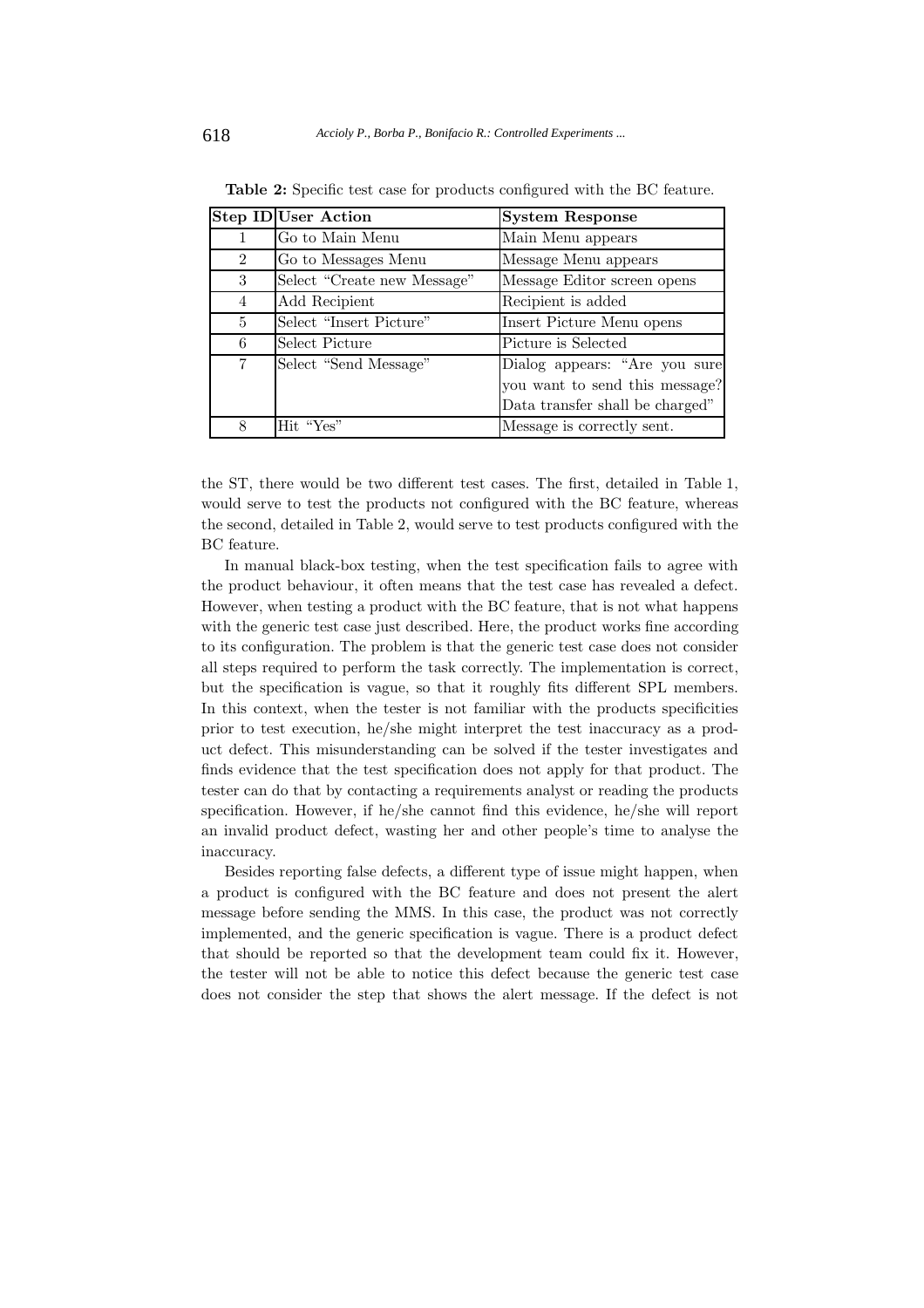reported, the product might be released to the market without considering the BC requirements. This will likely lead to an *escaped defect*, that is, defects that are found after the product release. This scenario is worse than reporting invalid defects because it directly affects products quality, whereas reporting invalid defects only affects testing productivity.

In this example, the generic test case presents fewer steps than necessary to specify the behaviour for products configured with the BC feature. However, this situation can be inverted if the test analyst evolves the generic test suite with the expected behaviour for the BC feature. In this context, the test case described in Table 2 would serve to test all SPL products including those that were not configured with the BC feature. While testing such products, testers would be confronted with an unexpected behaviour when pressing the "Send Message" button. Instead of showing the warning message, the product would send the MMS right away. In this case, the generic test case presents more steps than the specific product requires, bringing the same problems already discussed.

The last two examples discussed generic tests as presenting fewer or more steps than necessary. Nevertheless, a third situation may happen since test cases sometimes specify icons and labels that the tester should check during the tests. So if, for example, the BC feature requires that some icons need to be changed so that they display their brand logo, the GT may fail to specify what icons and labels the device should display. Again, testers confronted with this kind of inaccuracy might waste time, report invalid defects or even let a defect escape.

In summary, generic test cases may differ from specific test cases in three different ways. They might present less or more steps than an specific product requires or they might present different data values such as icons and labels. Note that the generic test suites described here have no means of representing variability to inform which steps apply or not to each product. They simply describe most commonalities, abstracting possible variations, and are partly not correct depending on the product configuration.

## **2.2 Problems With Generic Test Suites**

In a black-box manual test execution environment, testers are not required to have specific knowledge of the application code structure. Only by reading the test steps, they are aware of what the system under test is supposed to do. They follow the user action steps checking if the product behaves according to the described system responses. Whenever there is an inconsistency between the test case and the product behaviour, testers must investigate whether this inconsistency is a defect. However, the use of generic test cases for SPL products may hamper test execution because when they fail to specify a certain product behaviour, testers are not able to identify if there is an issue in the test case. Instead, they might interpret it as a product defect.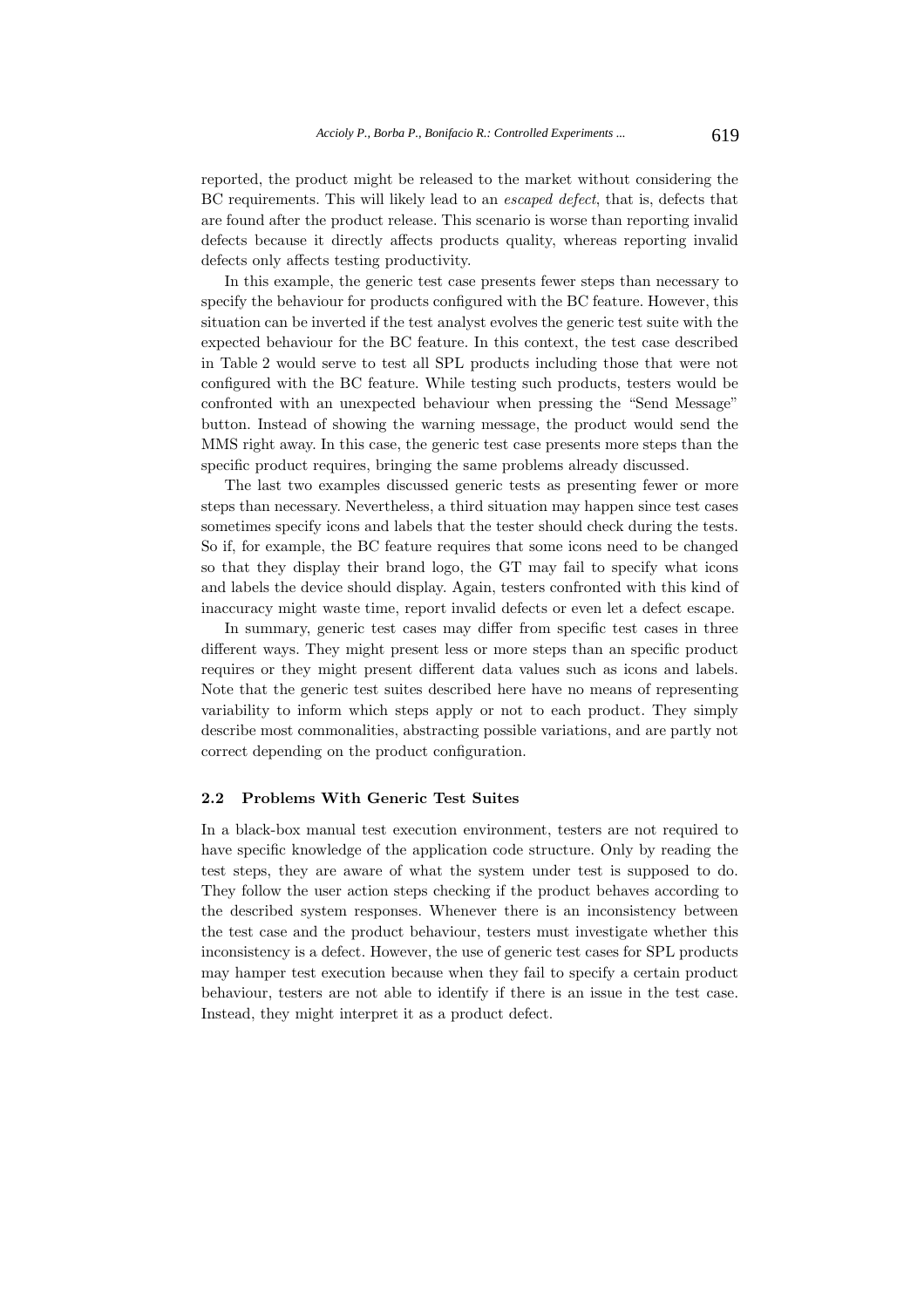The activity diagram described in Figure 1 considers the scenarios that typically happen when a test case is not accurate. The activity flow starts when the test case does not correctly specify the behaviour of the system under test, presenting an issue similar to those described before. Then the fork on the diagram indicates two possible scenarios. In the left branch the product matches the test case description, in other words, there is a defect but the tester will not be able to notice because the test case is also wrong. So the tester passes the test and the consequence is an escaped defect. For instance, in the first example described in Section 2.1, Table 1, step 7, the mobile company would release the product with the BC feature without the message prior to the MMS dispatch.



Figure 1: Possible consequences of generic test cases.

In the right branch, the product works fine according to its configuration, so the tester will find an unexpected output, pausing the test case execution to start investigating whether there is an issue in the test case or in the product. The tester might search throughout requirement documents or eventually speak to a requirements analyst, to the development team or to other testers who already executed that test case. Then, if the tester finds evidence that the product works as expected by costumers, he/she passes the test, writing an observation about the test inaccuracy, and the consequence is time lost with the investigation.

Based on our observations in a medium size test organisation, this kind of investigation can take a small amount of time if the tester talks to a technical leader or a requirement specialist available personally or via instant messaging. On the other hand, it can take a lot of time if, for instance, the tester needs to look throughout requirement documents to find out about the expected system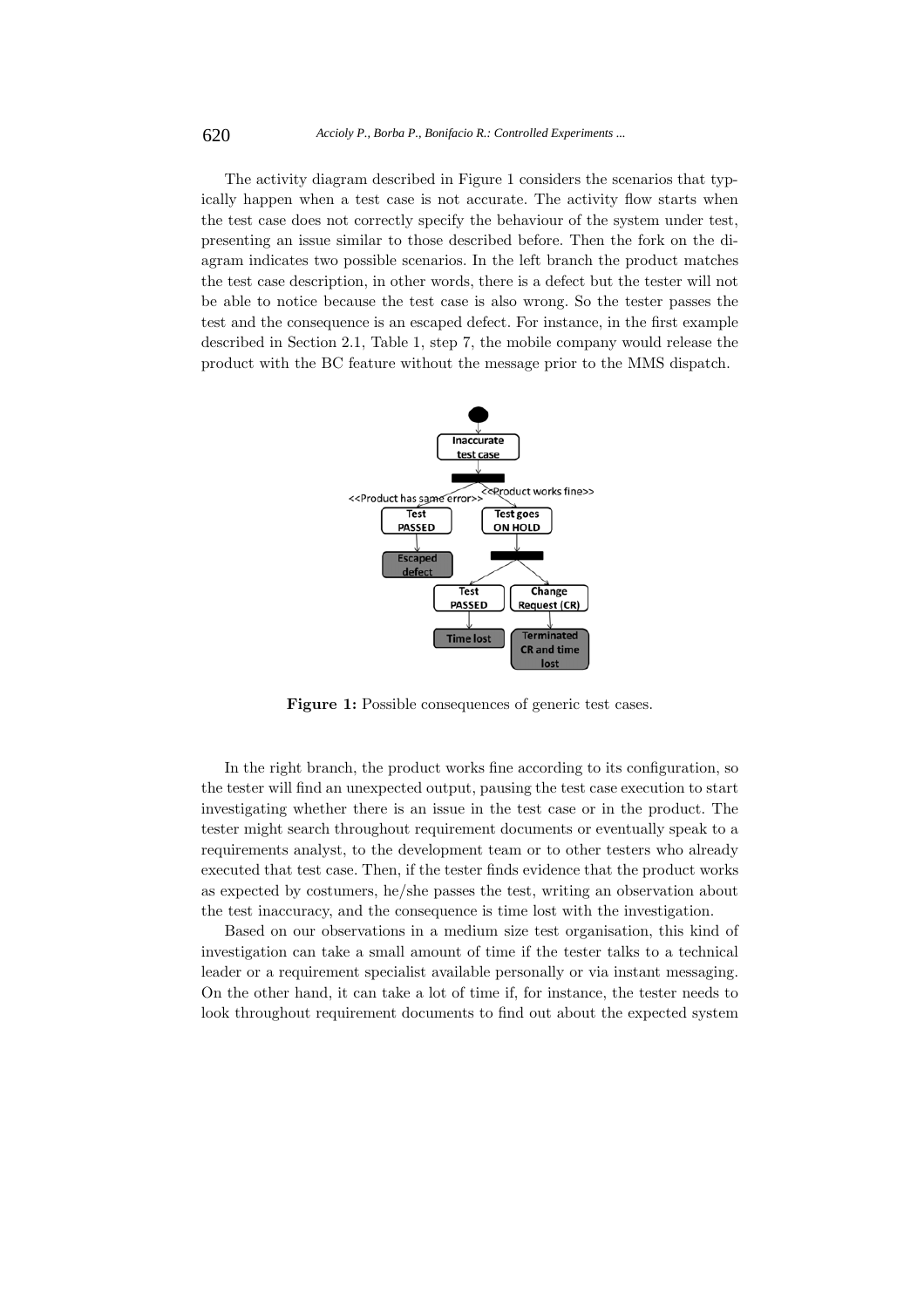behaviour. Finally, the tester might also contact the development team, having to wait for an answer. For instance, in the organisation that we mentioned before, the development team worked in a different time zone, so the questions took longer than one day to be analysed. Meanwhile the test case remained on hold and the tester moved on with the test suite.

Either way, if the tester cannot find evidence about the expected product behaviour, he/she will assume that there is a product defect. The tester will create a Change Request  $(CR)^1$  and, when the development team gets to analyse the CR, they will get to the conclusion that the product works fine, then terminating the CR. In this case the consequences are time lost and an invalid CR which is a negative metric indicating that the tester reported a product failure that did not exist.

In summary, the GT might impact SPL development with respect to two aspects: quality and productivity. Quality because some defects might escape, and productivity because of the time lost during investigations and possible invalid CRs. The more often these inaccuracies appear on the test cases, the more significant is the impact on the test execution process. Particularly, SPLs that contain more variation points are more likely to present such problems.

As a final remark, we remember that poorly specified test cases may present issues like the ones described in this section despite of which technique the company uses for SPL products or even for single products specification. So, using the ST may improve the test cases quality but it is not a guarantee that they will not present any kind of issue.

#### **2.3 Product Specific Test Cases for SPL**

A number of techniques can be used to derive product specific test cases for a given SPL. A naive alternative is to copy the same test document for each product line configuration to be tested and manually adjust the differences between them. However, this solution is not quite appropriate because the more complex the SPL is, the harder it is to maintain each product's test documents. The alternative to obtain product specific tests is to reuse test cases for the different products in a given SPL. This reuse can be done in, at least, two different ways. First, we can use an SPL technique that manages test cases variability and derive product specific test cases. Some of the existent approaches are PLUTO [Bertolino and Gnesi, 2003] and ScenTED [Reuys et al., 2005]. The second alternative is to structure requirements specifications using modularisation mechanisms so that it is possible to generate requirements specifications for SPL products. An existing technique for this matter is MSVCM [Bonifácio] and Borba, 2009]. After deriving the expected behavioural descriptions (using

 $\frac{1}{1}$  In this work we use the CR definition only in the context of products defect report.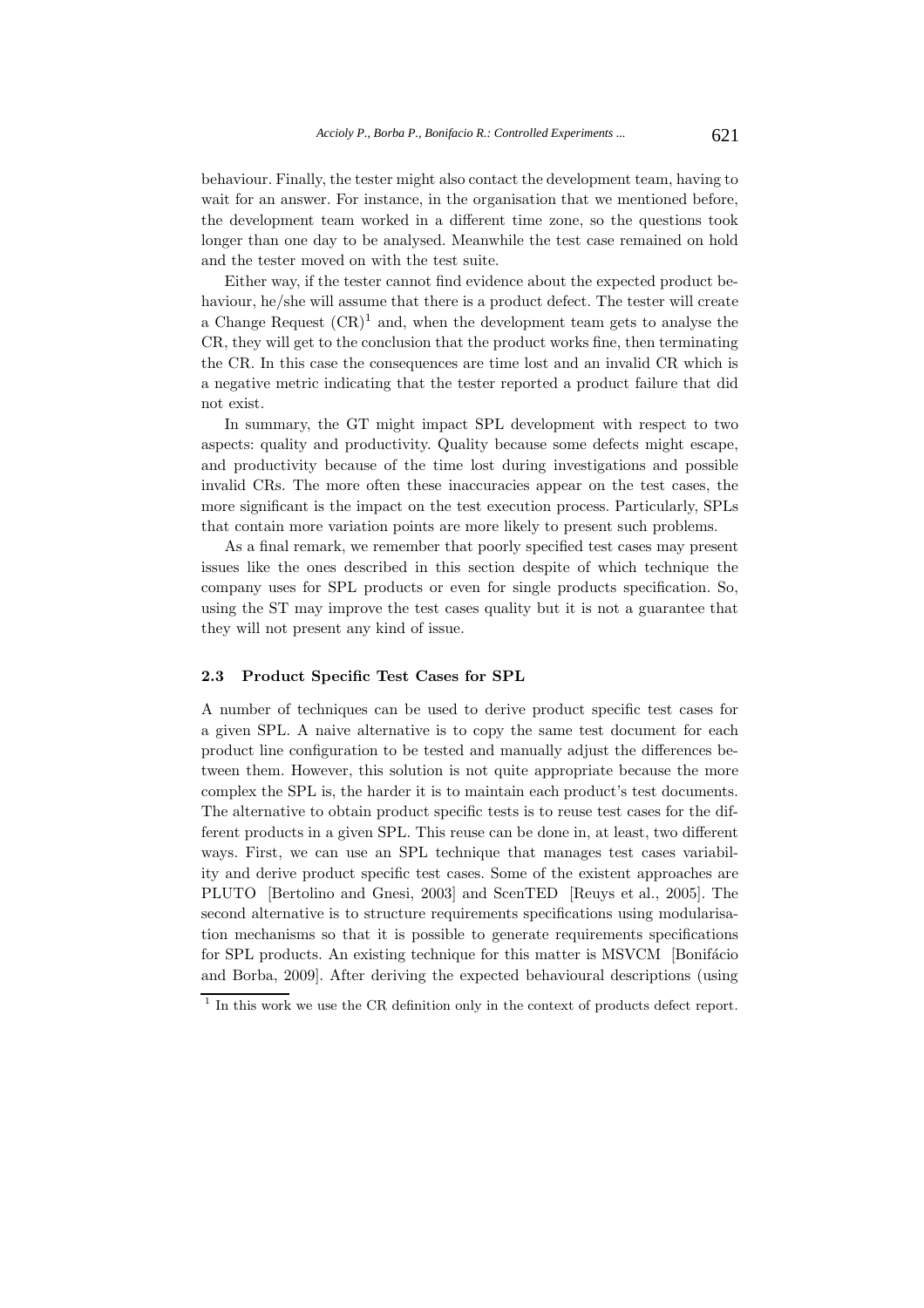scenario specifications, for instance), these specifications can be used as input to an automatic model-based test suites generation tool such as TaRGeT [Neves et al., 2011].

Either way, we believe that having product specific test cases might help to solve SPL test execution problems. Nevertheless, the benefits regarding the test execution productivity are not so obvious since specific test suites, in some cases, present more steps than the generic version, requiring more time for executing the specific test cases. To evaluate these statements, we compare the GT and the ST using the point of view of the test execution process. Likewise, it is important to compare these techniques using the point of view of the test design process since the gain on test execution might not compensate the effort to design product specific test suites. Initially, if we use an SPL test derivation technique, there would be an increase of effort to design test suites with variability representation compared to the generic ones. However, once this initial step is done, not only the test execution could benefit from it but also the maintenance of test suites would be easier.

However, we cannot evaluate these two processes (design and execution) in a single study for a number of reasons. First, the team that designs the test suites is usually different from the team that executes them. This would essentially separate this study into two. Second, while the test design is done once and then maintained, the test execution is done several times so that it would be difficult to interpret the results in a realistic way. Finally, different companies focus differently on these two processes. Some focus more on execution than on design, whereas others do the contrary or even focus equally on both. This leads to problems on the generalisation of the results.

Because we cannot evaluate the process of designing and executing SPL test cases in a single experiment, and also because we have experienced the problems from the test execution point of view, making it our area of expertise, we first focus on the test execution process, considering that the test cases are already specified as generic or specific. We consider this work as the first step towards a deeper understanding on the benefits and disadvantages of adopting product specific test suites. Our results here can be particularly interesting for companies that focus more on test execution.

# **3 Evaluation Studies**

In this paper we empirically evaluate both the GT and the ST techniques from the point of view of the SPL test execution process. Figure 2 illustrates this comparison. On the left side, the GT provides a single generic suite that testers will use to test two different products, P1 and P2. Differently, on the right side, the ST provides two different suites: P1 Suite and P2 Suite, each one specifying its respective product.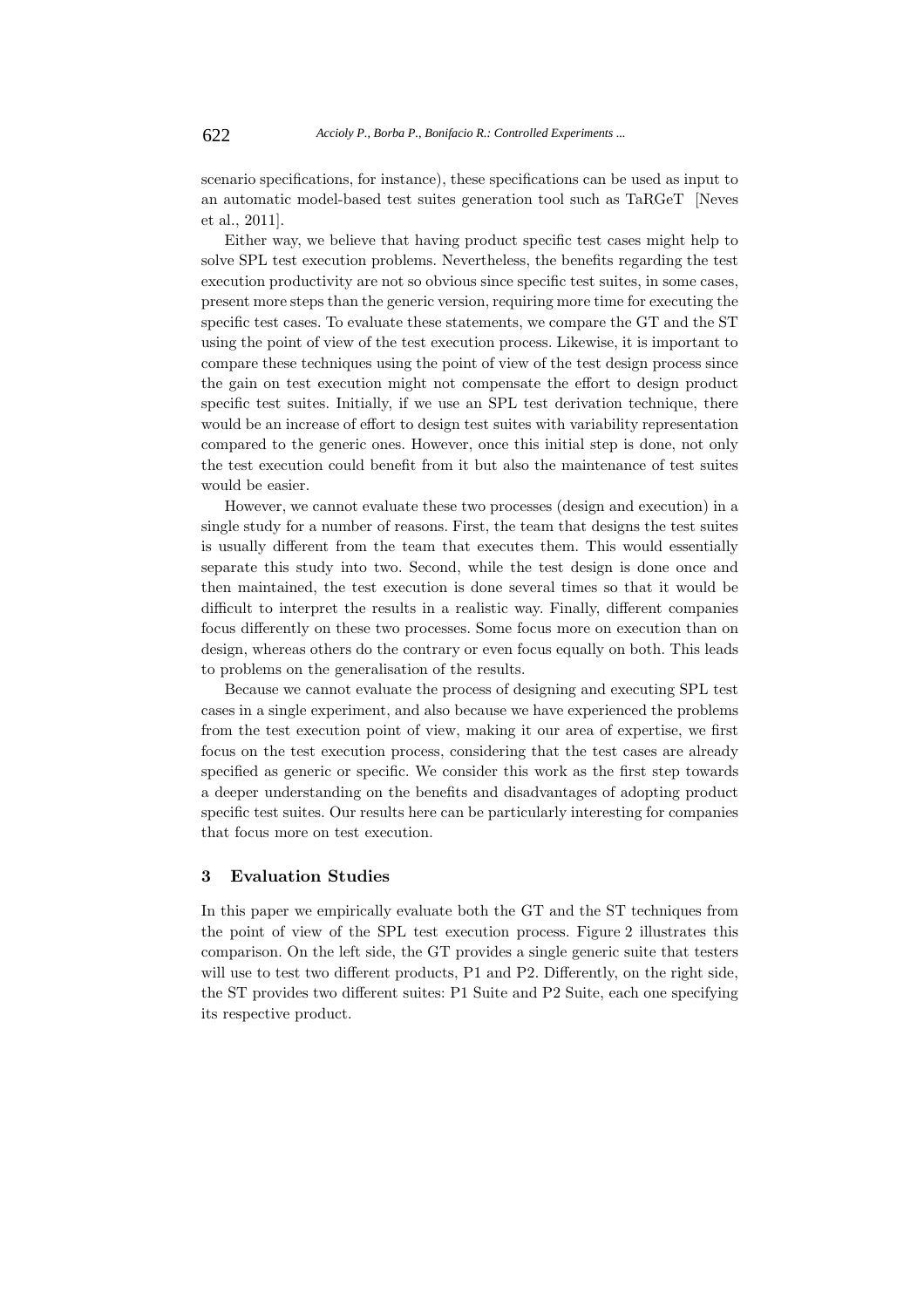

Figure 2: The GT uses one test suite for all the products an the ST uses one suite per product.

In order to compare these two techniques in terms of test execution, we conducted two controlled experiments where subjects had to test different products from the same SPL using either the GT or ST techniques and collecting the time taken to execute the test suites. During this activity, students also reported CRs whenever they identified defects.

In the previous paper [Accioly et al., 2012] we presented the first experiment and now we add a second study that brings the following two main contributions: first it consists of a replication of the first experiment with new subjects, which adds evidence to the results; second, it yields new insights about the impact of the different activities done during the test execution process. This time we present a deeper analysis of the impact of reporting CRs during the experiment execution. To get this new insights we changed our time metric collection procedure as discussed in Section 3.2.3. This adjustment was useful because we had no evidence about how much time the subjects took to report CRs, and how this task would increase the total time of the tests execution. In the following subsections we describe both experiments, explain their differences and their results. Also, all the material used in the experiments is available online [Accioly, 2013].

#### **3.1 Experiments Definition**

We have structured the experiments definition using the goal, question, metric (GQM) approach in order to collect and analyze meaningful metrics to measure the proposed process. Our **Goal** was to analyse the test execution process, for the purpose of evaluating two different SPL test case design techniques (GT vs. ST), with respect to the mean time to execute the test suites as well as the number of invalid CRs reported during the test execution process. We have used the point of view of test engineers and researchers in the context of controlled experiments done with graduate and undergraduate students.

To achieve our goal, we elaborated two research questions. **Research Question 1**  $(RQ_1)$ , which investigates whether the ST reduces the test execution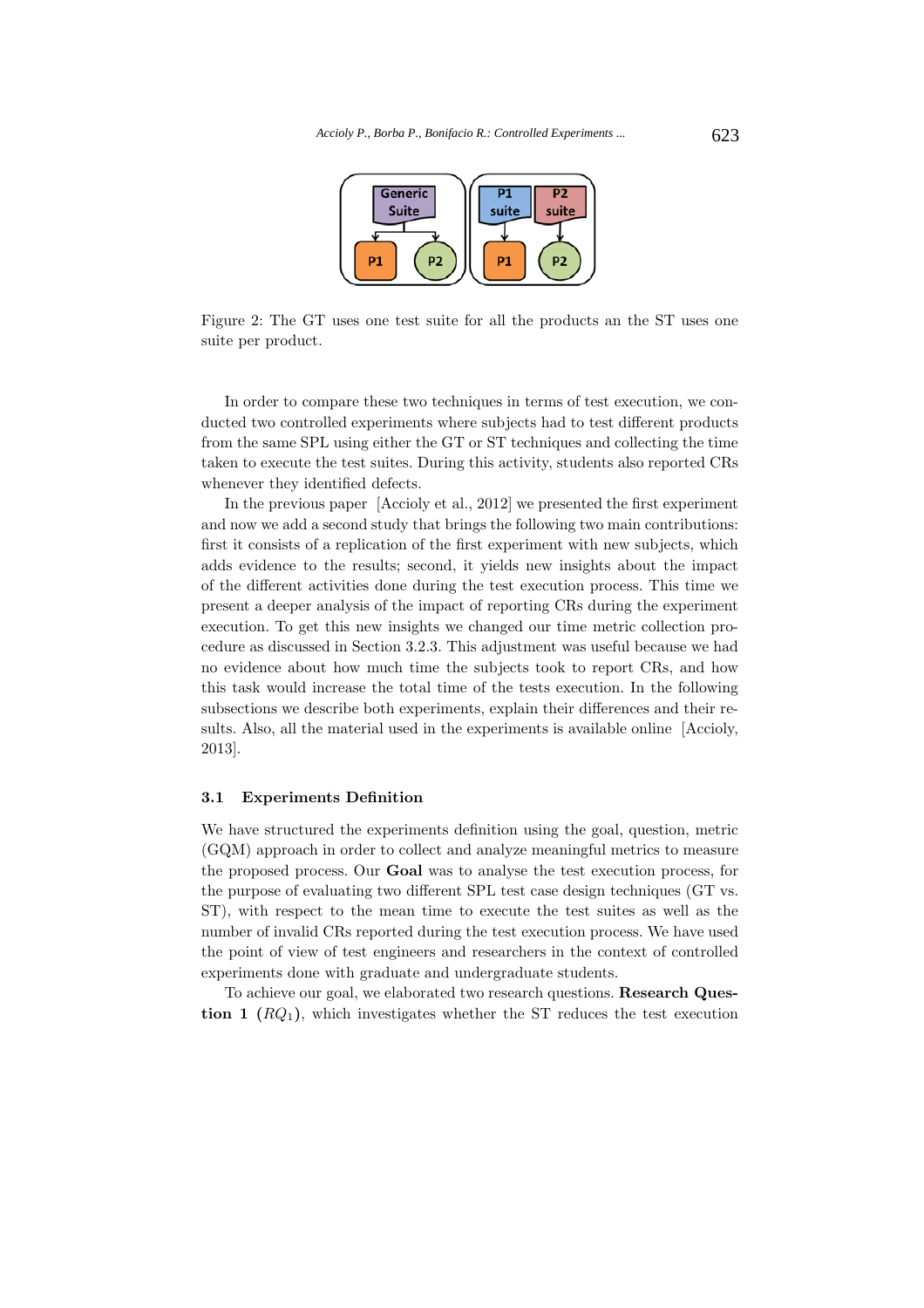effort compared with the GT and **Research Question 2**  $(RQ_2)$  which investigates whether the ST reduces the number of invalid CRs compared with the GT. These questions should be answered with the **test execution time** and the **number of invalid CRs** metrics because, from what we have observed, the GT may decrease test execution productivity since testers might take longer to execute test cases besides report defects that do not exist. We also collect other metrics such as valid CRs —CRs that report real product defects– because we need to analyse all reported CRs in order to identify the invalid ones.

## **3.2 Experiments Planning**

To evaluate the elements involved in our experiments planning, first we describe our statistical hypotheses that is later confronted with the collected data.

## **3.2.1 Hypothesis**

To answer *RQ*<sup>1</sup> concerning the average time to execute the test suites, we present our null hypothesis as  $H_0$  ( $\mu_{TimeST} = \mu_{TimeGT}$ ) and our alternative hypotheses as  $H_1$  ( $\mu_{TimeST} < \mu_{TimeGT}$ ) and  $H_2$  ( $\mu_{TimeST} > \mu_{TimeGT}$ ). Likewise, in order to answer  $RQ_2$ , we present the null hypothesis as  $H_0$  ( $\mu_{InvalidCRSST}$  =  $\mu_{InvalidCRsGT}$  and the alternative hypotheses as  $H_1$  ( $\mu_{InvalidCRsST}$  <  $\mu_{InvalidCRsGT}$  and  $H_2$  ( $\mu_{InvalidCRsST} > \mu_{InvalidCRsGT}$ ).

#### **3.2.2 Design, Instrumentation and Subjects**

Bringing the elements evaluated in our context into empirical terms, the metrics evaluated were the execution time (in the second experiment we collected the execution time plus the CR report time as discussed in Section 3.2.3) and the number of invalid CRs. In addition, the treatments (the independent variables) that we compare are the GT and the ST. Furthermore, in order to avoid *bias*, there are some factors that we need to control during the experiment execution as discussed next.

The first factor under control is the subjects selected to execute the experiment, since different background knowledge and testing skills can influence directly on our metrics. The second factor under control is the number of variation points existent in the test cases, since test suites with more variation points might benefit more from the ST than test suites with fewer variation points. In a test execution environment, like the one that we have observed, test suites are usually related to SPL features. They explore flows related to the main functionality of a feature and its interaction with other features. Thus, we control the variation points factor by choosing test suites related to two different features from the same SPL.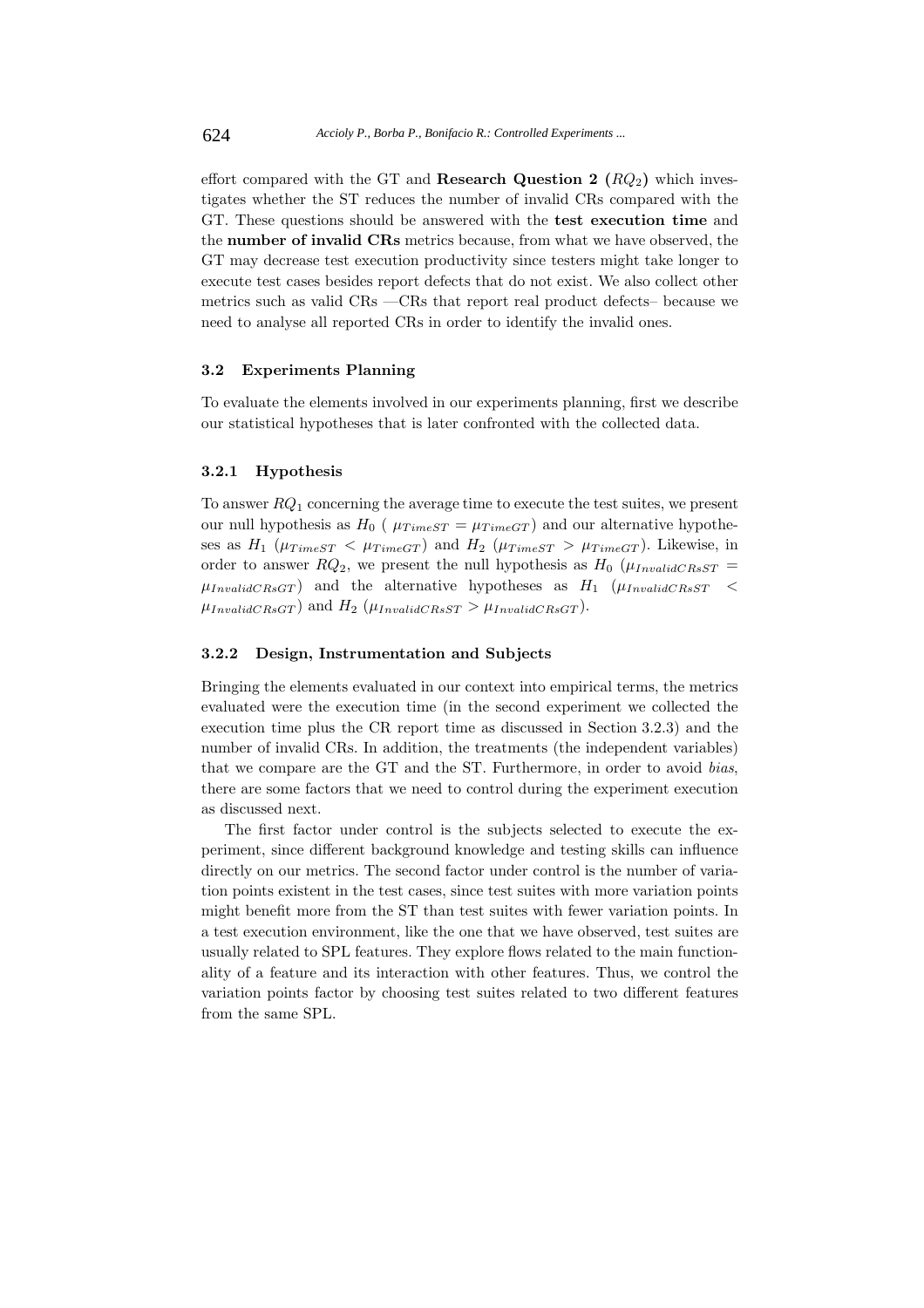Since we have two treatments, two test suites and many subjects, we opted to use a Latin Square Design [Wohlin et al., 2000] to control both the subjects and the number of variation points (related to features). To apply this design, we randomly dispose the subjects in the rows and the features in the columns of the Latin square (see Table 3). Each pair of subjects sets one instance of a Latin square, and each instance is called a replica. Each replica contains two rows and two columns. In each given row and column, the treatment, the GT or the ST, appears only once, meaning that, in each activity, subjects used one technique and one feature. In each activity using one of the techniques, the subjects executed two test suites in two products. With the ST, they execute specific suites for each product. With the GT, they execute the same test suite in the two products as illustrated in Figure 2. We randomly selected the execution order of each product.

**Table 3:** Layout of experiment design.

|           | Feature 1 Feature 2 |
|-----------|---------------------|
| Subject 1 |                     |
| Subject 2 | - 11                |

To evaluate the treatments, we considered products and test suites from the Research Group Management System (RGMS) SPL,<sup>2</sup> a Java desktop product line with the purpose of managing members, publications and research lines from a research group. The products and the test cases are written in Portuguese since the differences among subjects English skills could affect the execution time.

RGMS most important features are *Members*, *Publications* and *Research Lines*. These features are responsible for the query operations with these entities (inserts, search, updates and deletes). The *Reports* feature is responsible for reports generation in two different formats: PDF or Bibtex. Also the *Research Line Search by Member* feature makes it possible to know which research lines associates with each member registered on the system. Similarly, *Publication Search by Member* retrieves the publications associated with the members of the research group. Lastly, *Global Search* retrieves members, publications and research lines. This feature model is available on the online appendix [Accioly, 2013]. To execute the experiment we chose the two following product configurations:

**P1:** RGMS, Members, Publications, Research Lines, Reports (PDF, Bibtex), Research Line Search by Member

 $\sqrt{2 \frac{1}{2} \frac{1}{2}}$ http://rgms.rcaa.cloudbees.net/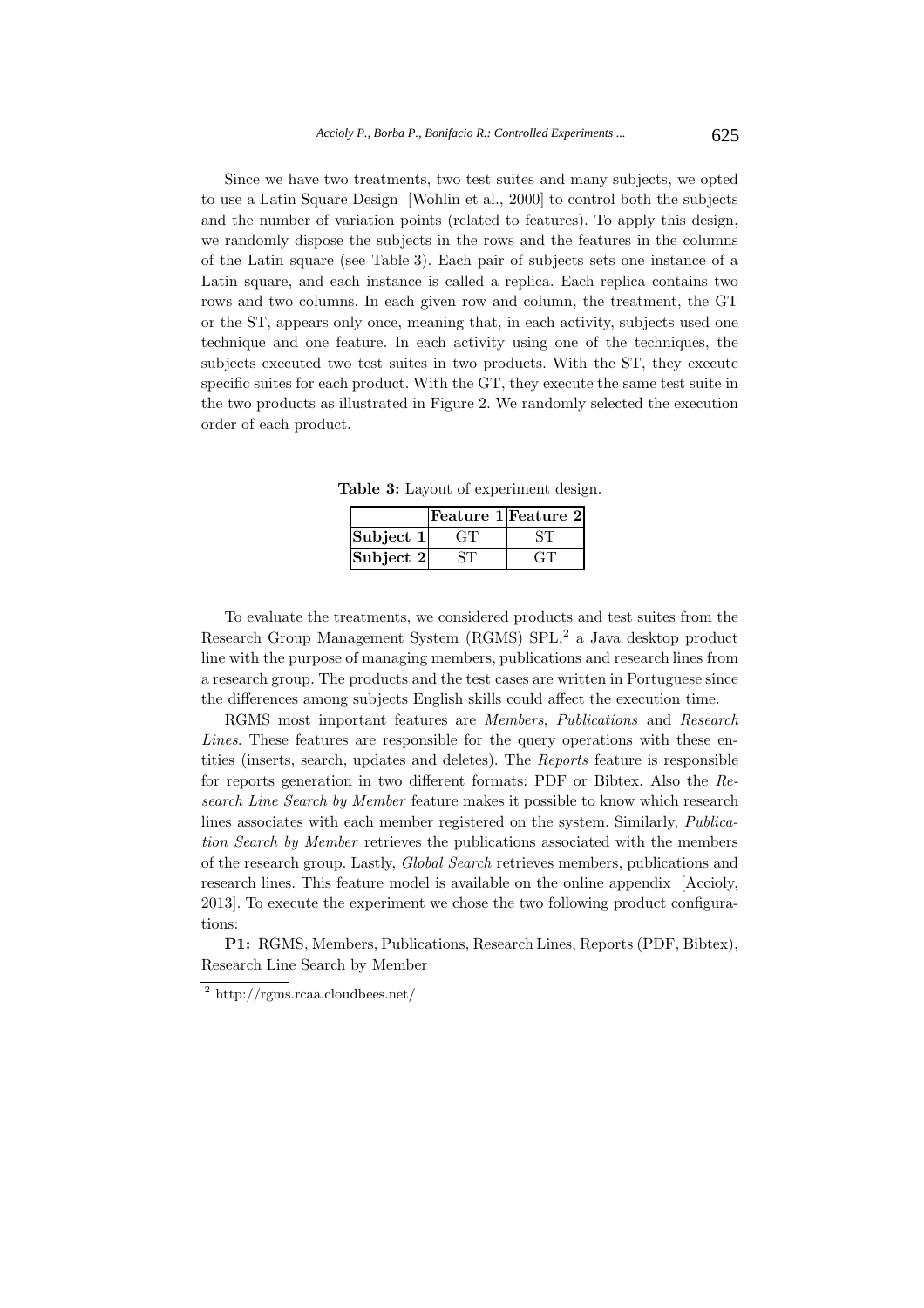**P2:** RGMS, Members, Publications, Research Lines, Reports (PDF), Publication Search by Member, Global Search

The features chosen to design the test suites were *Publications* and *Research Lines* because they were rich and contained different flows to explore. They are also sufficiently independent from each other, generating test suites with separate flows. We did not choose the *Members* feature because it is tangled in both products and each feature should present different flows of execution, in order to avoid participants from learning the tool from one feature execution to the other. In other words, if we choose features with similar flows, participants might learn how to use the product when executing the first feature suites and then execute the second feature suites faster.

We manually wrote the test suites instead of using an SPL test derivation technique because we do not focus on studying the benefits of one test derivation technique in special, but on the test design techniques in general. In total, there were 6 test suites. This number was a consequence of our experiment design. First, we produced the generic test suites for F1 and F2 (GS-F1 and GS-F2) trying to simulate the issues discussed in Section 2. To simulate the scenario where the test case has more steps than necessary, some test cases presented steps that did not apply for both products under test. Likewise, to simulate the scenario where the test case has less steps than necessary, other test cases had some missing steps depending on the product configuration. And finally some test cases presented wrong/missing data values trying to simulate the scenario where the test case fails to specify some data value.

Next, GS-F1 and GS-F2 were manually adjusted to attend P1 and P2 specificities, generating the suites SP1-F1, SP2-F1, SP1-F2 and SP2-F2. Each test suite comprises 6 test cases. We chose this scope because the subjects would have two hours to execute two test suites, one for each product, giving a total of 12 test cases in two hours. We learned from earlier experiment executions that this was a reasonable amount of tests to execute in this interval of time.

To illustrate the test suites differences, Table 4 describes a step of the generic scenario that asks the tester to check whether the options for generating reports appear correctly. However, not all products contain these two formats (PDF and Bibtex) so these values are wrong for a set of products with this configuration. We adjusted this step to specify the behaviour of a product configured to support only PDF reports as described in Table 5.

| User Action                                                     | <b>System Response</b> |  |  |  |
|-----------------------------------------------------------------|------------------------|--|--|--|
| Verify the options for report gen-The options (PDF, Bibtex) are |                        |  |  |  |
| eration format                                                  | available.             |  |  |  |

**Table 4:** Generic test case.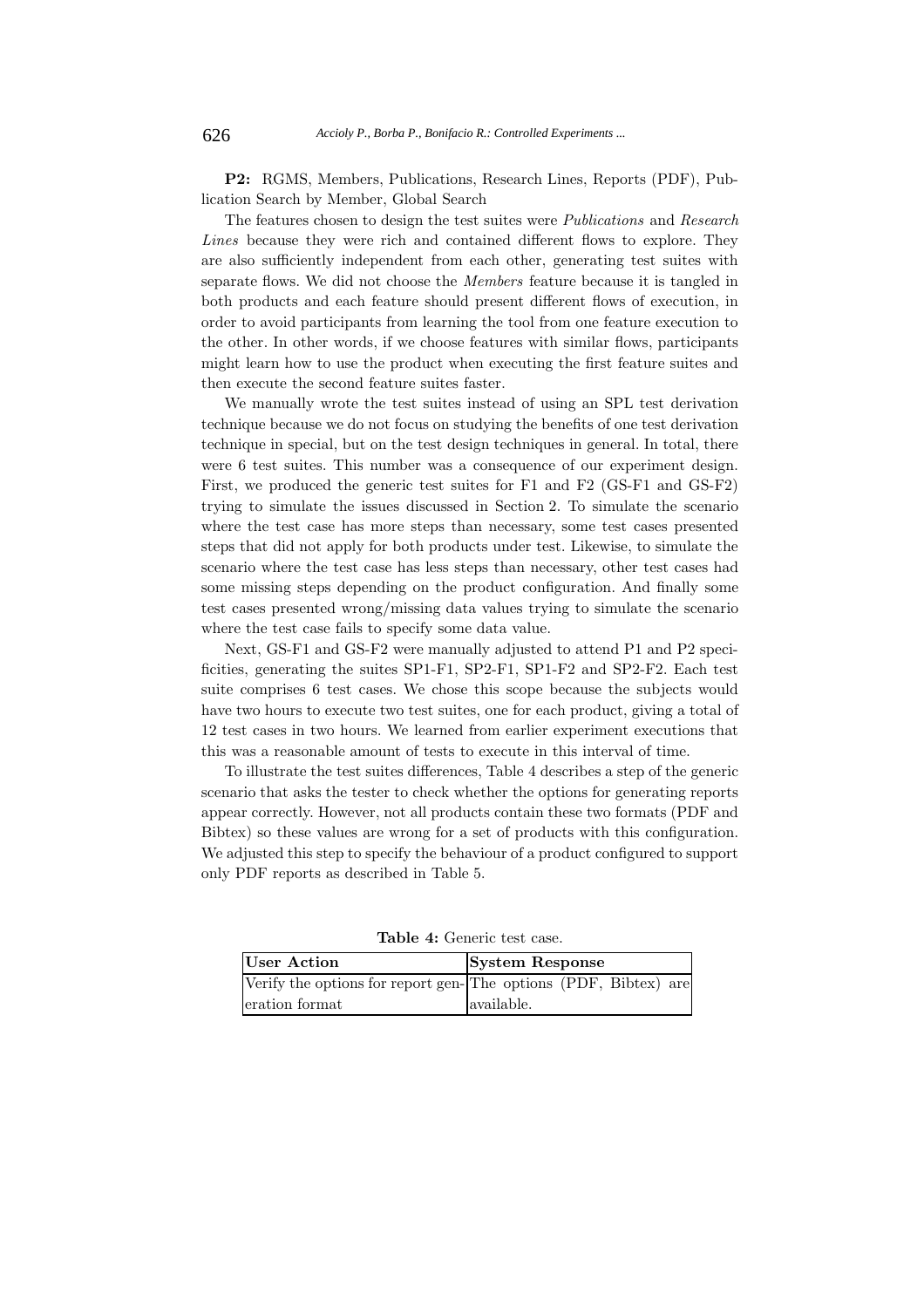| User Action                                                      | <b>System Response</b> |
|------------------------------------------------------------------|------------------------|
| Verify the options for report gen-The option (PDF) is available. |                        |
| eration format                                                   |                        |

**Table 5:** Specific test case.

In order to measure the effort to execute the different test suites, we developed an application called TestWatcher, which collects test time execution (in seconds), reported CRs ids, some possible observation about the execution and the test case result (passed or failed). TestWatcher recorded all this information in a spreadsheet.

A total of 20 subjects engaged in the first experiment. They were all Computer Science graduate (PhD or MSc) students from the Federal University of Pernambuco, Brazil. They had different levels of knowledge in software testing. The participants were randomly assigned in pairs to form 10 replicas of the Latin square. To form the first Latin square replica, the features (*Publications* and *Research Lines*) were randomly assigned to Feature 1 and Feature 2 and then, finally, the treatments were randomly assigned within the first square replica. Then we replicated the first square configuration to the 9 other replicas.

Likewise, in the second experiment we had the participation of 22 undergraduate Computer Science students from the University of Brasília. This time, to form the replicas, we randomly paired the subjects, the features and the treatments to for each one of the 11 replicas.

## **3.2.3 Metrics Collection**

Using the TestWatcher, we simulate a test environment with some simplifications. Remembering Section 2, when the tester puts the test case on hold to investigate whether there is a defect on the product or just a test issue, he/she carries out different tasks depending on the environment structure. To consider and simulate all those situations we worked on the following approach in both experiments: while executing tests, whenever the tester had to investigate if there was a defect on the product, he/she paused test execution, using the Test-Watcher, and asked the experiment conductor, who knew previously the issues present on the test suites. If there was a test inaccuracy, the conductor instructed the tester to ignore the issue resuming test execution and writing an observation on the TestWatcher, explaining what was wrong with the test, for example, if a step did not apply for the product under test. Otherwise, if there was a product defect, he would tell the tester to create a CR. After that, the conductor would take note of the investigation interruption. By the end of the experiment, the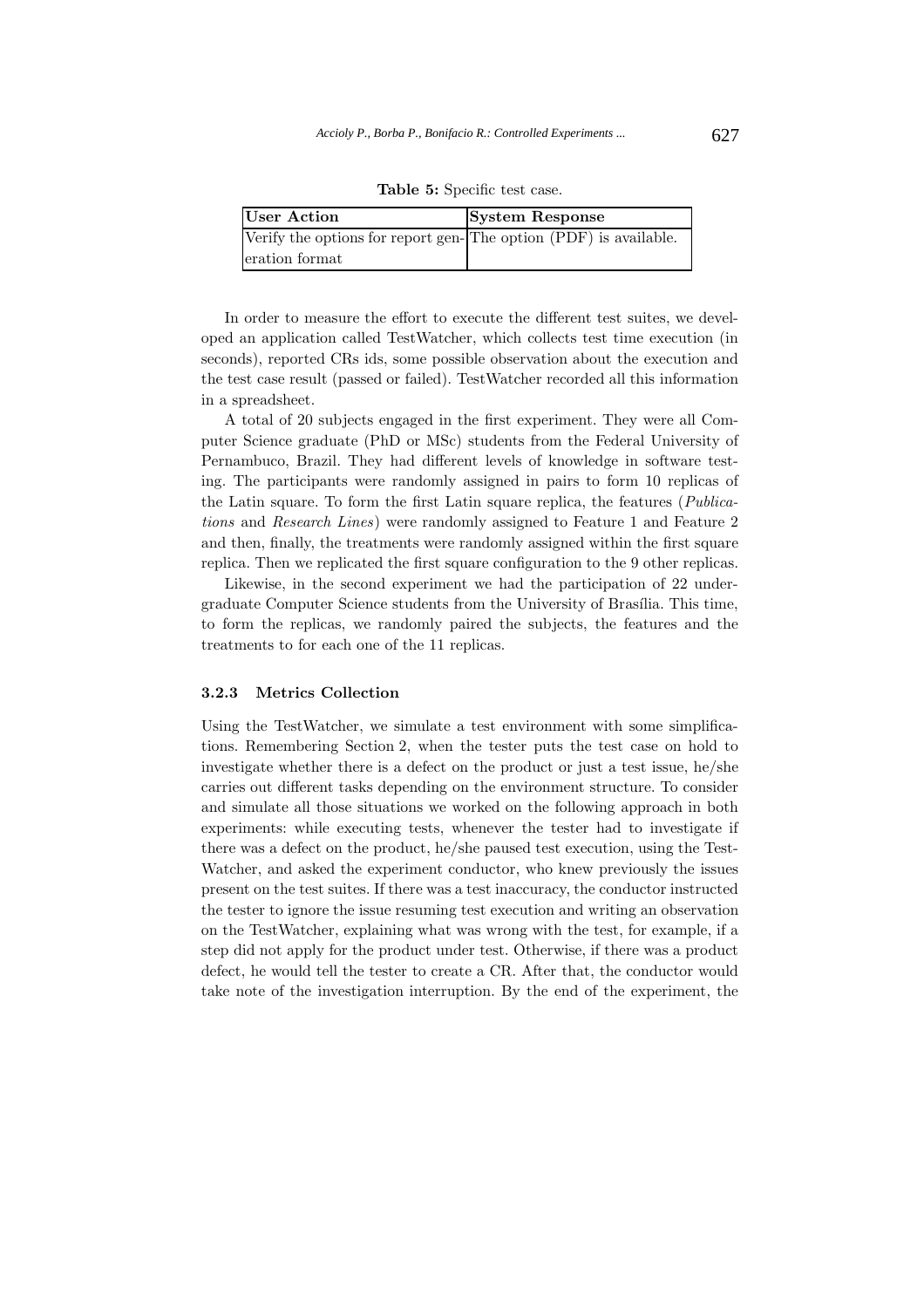conductor would have a report on how many times testers interrupted execution because of test inaccuracies.

The purpose of having the number of interruptions is that we could run a first analysis considering just the execution time, without the investigation time. If our analysis indicated that there was a significant difference on the test execution effort just by measuring the execution time, this means that, in a industrial scenario, considering all the interruptions for investigation, the effort to execute generic test cases would be even greater. On the other hand, if the average execution time for both techniques did not differ significantly for both techniques we could then analyse different scenarios by adding time intervals for each noted interruption; as explained before, the interruption time can widely vary depending on how the tester will act to investigate the problem.

As for the reported CRs, every tester received a text document with a template to report defects. In the first experiment we asked the subjects to pause the time while reporting CRs and resume it to return to the test cases execution. As a result, we had the time for executing test cases and the number of reported CRs, but we did not have any evidence about the impact that reporting invalid CRs had on the time metric. Nevertheless, in a industrial test execution environment, when the tester reports an invalid CR due to test inaccuracies there is an associated waste of time, but we did not have evidence to analyse that. This motivated us to improve our time metric collection procedure to include time for reporting CRs and check what would happen in practice. This time, when the subject had to report a CR he/she did not need to pause time.

## **3.3 Experiments Operation**

Each experiment lasted three days, each day with a two hours session. We divided day 1 session in two phases. The first phase had the purpose of giving some training about black-box testing, giving a demonstration of how subjects should proceed while executing the test cases using the TestWatcher and filling out the CR template. Since exploratory testing is not the focus of this paper, the main concern was to instruct the students to follow the test script correctly, otherwise they might be tempted to explore the tool trying different flows from the ones described in the script.

The second phase of day 1 was a dry run using the RGMS. We asked the subjects to download and install the test environment on their computers and execute a test suite with three test cases, collecting metrics and asking questions. The conductors monitored the whole process. After finishing these activities, participants sent their results (the spreadsheet generated by the TestWatcher and the CRs reported) to the conductors email. We did not use this data to run any analysis because there would be a lot of interruptions caused by participants doubts on how to proceed with the tasks.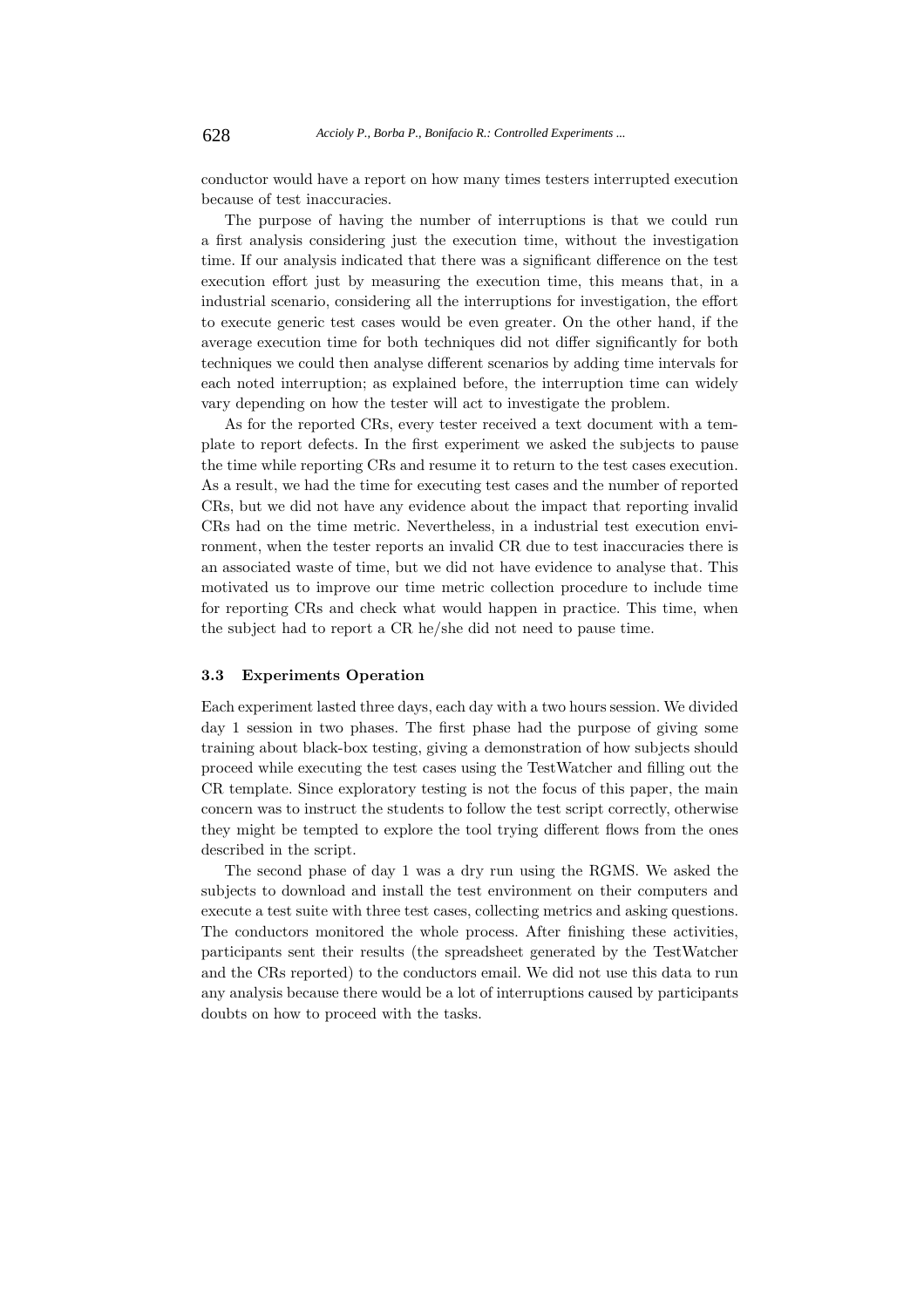On day 2 and day 3 we ran the Latin square first and second columns respectively, following the layout of Table 3. During this process, the subjects were not aware of the differences between the techniques neither which technique they were working with. We made this decision because instructing subjects about the two techniques could cause *bias* since they could infer that one technique was better than the other. Like on the dry run activity, the participants sent by email the results achieved. In the first experiment one subject missed day 1 activity, so we decided to exclude this results since this subject did not attend the training. Because of that, we analysed in the first experiment the results of 18 subjects, completing 9 Latin square replicas.

In the second experiment, from the 22 subjects who initiated the activities, 2 missed some of the activities and 7 had some problems to complete the activities. Some of them executed exploratory tests, spending time exploring the tool with steps and input values that were not specified in the tests or had trouble to report time. For instance, one subject managed to complete one test case in 1 second which is highly unlikely. For this reason, we decided to exclude these results and ran our analysis using the result of 10 remaining students, completing 5 Latin square replicas. Next we present our results.

#### **3.4 Experiments Results**

This section describes the results achieved by our data analysis. First we present the time execution results and then the number of reported invalid CRs.

#### **3.4.1 Time Analysis**

In order to interpret data, we first carried out a descriptive analysis to observe data tendency based on some characteristics such as dispersion and median. The box-plots [Jedlitschka and Pfahl, 2005] in Figure 3 compares execution time in both techniques for the two experiments. The first box-plot shows that the execution time tends to smaller values on the ST compared to the GT. The average to fulfil the activities using the GT was 975s while the average for the ST was 824s. The ST had an average decrease of 15.5% in time execution. Also we could not detect any outliers in our data.

In the second box-blot we have similar results. We observe that the ST tends to present smaller values than the GT. Also we can see that the GT observations seem to be more dispersed than the ST values. The mean time for completing the activities using the GT was 1251s while the mean time for the ST was 1061s, providing a decrease in average time of 15.2%. We believe that this increase in the execution mean time compared with the execution mean time in the first experiment was due to the fact that in the second experiment we count the time to report CRs as well.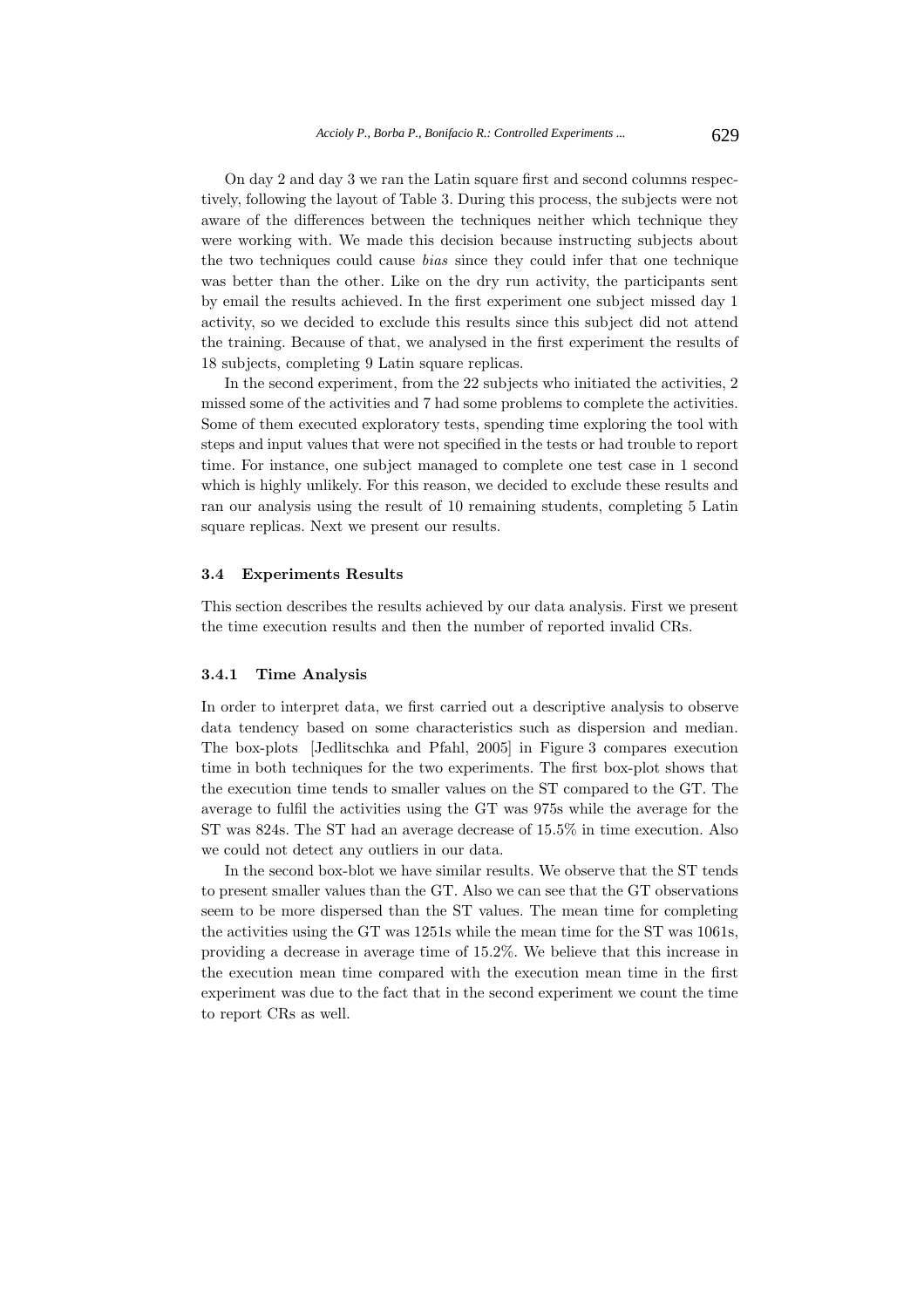

**Figure 3:** Box-Plot graphics comparing techniques

In addition to the median values, we compared the observations according to each subject results. Looking at the subjects individual responses in both techniques we realized that, in spite of the feature used to execute the test cases, almost the totality (94% in the first experiment and 80% in the second one) of the subjects finished the activities using ST in less time than using GT. From the 28 subjects analysed in both studies, only 3 took more time to execute the ST than the GT.

Moving on with the statistical analysis, we investigated whether the tendency observed in our samples was indeed significant by running a hypothesis test. To do that, we chose the ANOVA test [Wohlin et al., 2000] to compare the effect of both treatments on the response variable (mean time). But before running the ANOVA, we ran some tests to check whether the effect model satisfies the assumptions to run the ANOVA test. First we ran the Box Cox test to verify the constance of residuals variance, then we used the Tukey Test of Additivity to check whether our model was indeed additive and, finally, we ran the Shapiro-Wilk tests to check for residuals normality, all the results of theses tests are available on the online appendix [Accioly, 2013].

After testing the necessary assumptions, we ran the ANOVA test reaching a p-value for the technique factor of approximately 0.0001 in the first experiment and 0.01 in the second one, which gives us significant evidence that the ST reduce the time necessary to execute the experiment activities. We will discuss more general conclusions on Section 3.6.

Since we were able to gather evidence showing that the technique has influ-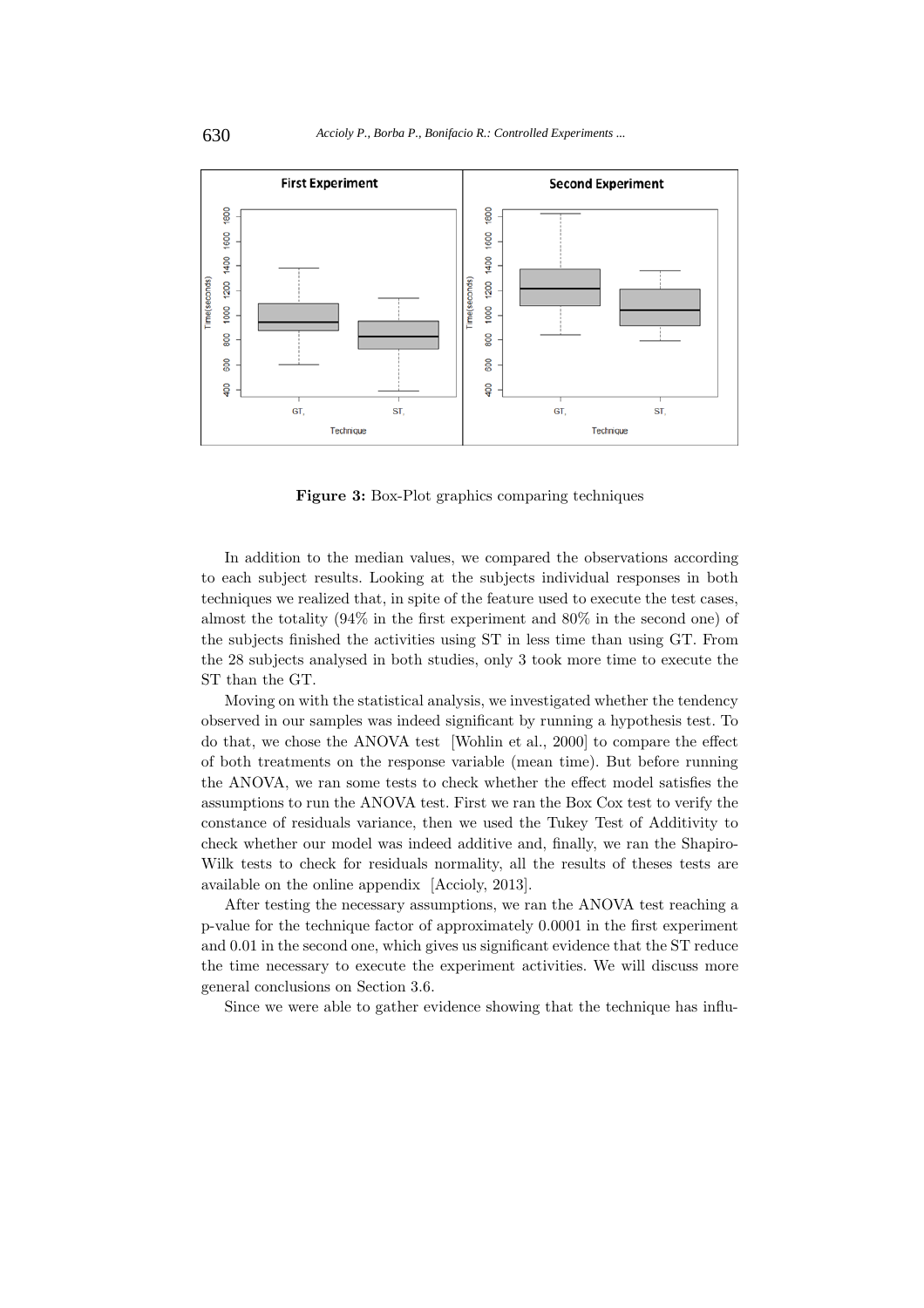ence on execution time without considering the investigation time, we did not run the second analysis adding extra time for pauses in test execution since differences would only increase but the scenario would not change. For instance, there were 19 interruptions in the first experiment caused by generic test suites inaccuracies during the experiment execution. Considering 60s as the shortest amount of time for investigation, we would have an average on approximately 1038s for the GT execution which gives a gain of 21% compared to the ST execution. Considering that, in a test execution company, these intervals can take much more than 1 minute and usually more than 2 products from an SPL are tested, this time increase would have a bigger impact on test execution. We had similar results on the second experiment.

### **3.4.2 Change Request Analysis**

Remembering our second research question (RQ2), we investigate if the GT would increase the number of invalid CRs. This might happen because the tester would get confused interpreting a test inaccuracy as a defect and reporting a CR that, in an industrial test environment, would be invalidated. To evaluate the status of the CRs that the subjects reported, we first read all reported CR descriptions and classified them into the following categories: valid, invalid, duplicated and irreproducible.

A valid CR describes a defect on a product. Whenever the subject described the same issue with more than one CR, the second one was considered duplicated. An invalid CR represents the scenario that we investigate —the subject reported a CR that did not exist because of test case inaccuracy. Lastly, we considered three reported CRs on the first experiment to be irreproducible because the two students who reported them used their personal MacBooks during the activity and the RGMS product line did not have yet a version with full support to the OS X operational system. Consequently, for them, the GUI presented some problems such as labels that were too short for its text or fields that were too bright for reading. We did not have this problem on the second experiment.

Because we had a data set with many observations whose value was equal to zero, that is, during the test suite execution, the participant did not report any CR, we didn't run a hypothesis test. It is difficult to analyze patterns in a set of observations containing this considerable amount of zeros, so, we simply compared the total number of CRs reported in both techniques.

Table 6 presents the results of the CR analysis. As we can see, there is not a significant difference concerning valid CRs. Almost every CR that participants reported on the ST were also reported on the GT. The ST detected more valid defects in the first experiment than in the second one. We believe that one possible explanation for this is that we observed in the second experiment that some subjects were more judicious than others. For example, one of them tried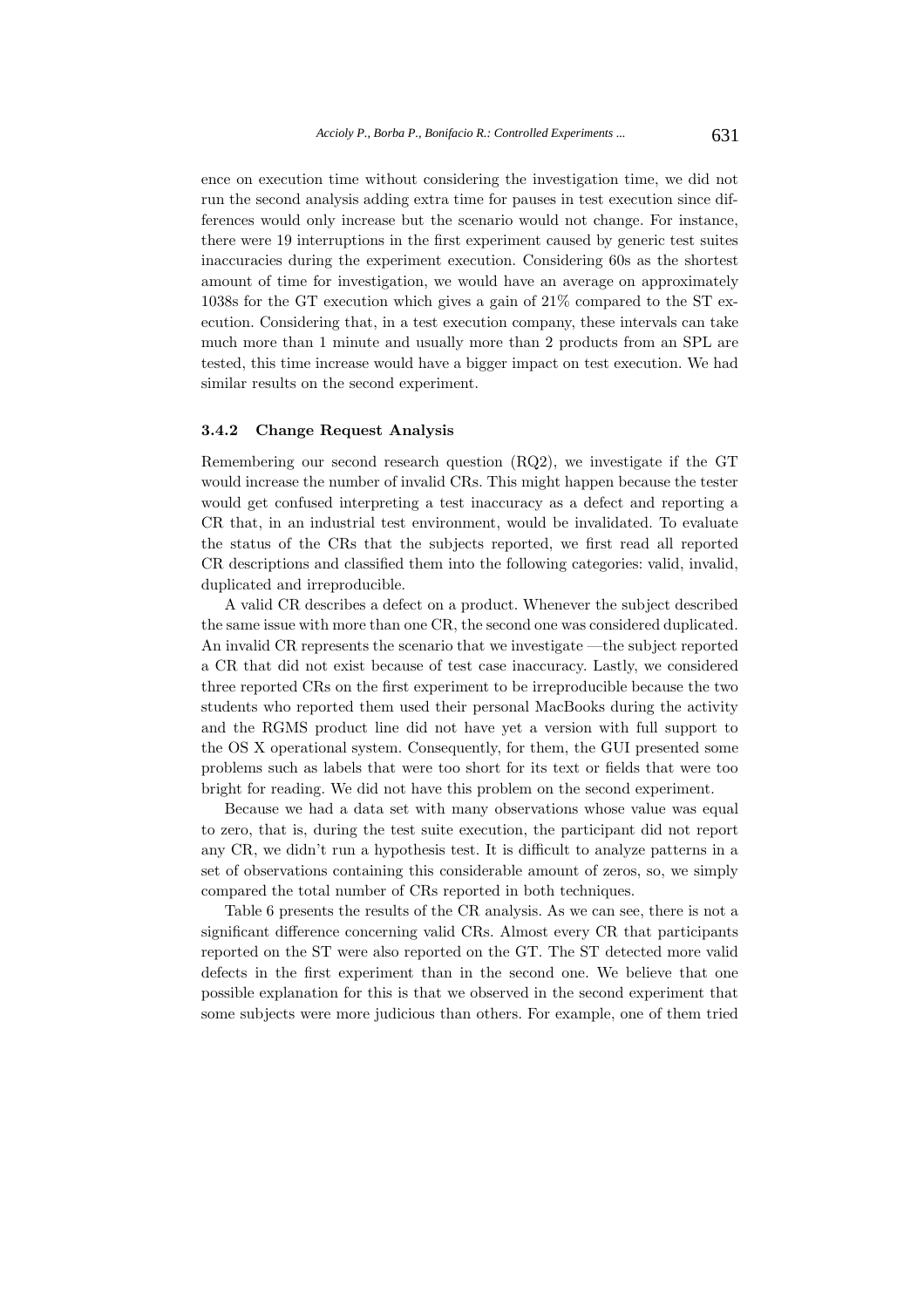to insert a research line with a very long name and then the system did not register the entity correctly. To mitigate this risk we could fix the inputs on the test cases. Another subject reported a CR because the string described in the test case did not contain capital letters and the ones presented by the product did. So the test suites should probably be revised more carefully. On the other hand, there was a significant difference in the number of invalid CRs reported on the GT compared to the ST for both experiments. We present the individual numbers on our online appendix [Accioly, 2013].



Table 6: CRs reported on the first experiment (left side table) and on the second experiment (right side table).

#### **3.5 Interpretation of Results**

Before the first experiment execution, we did not expect that, on the first analysis, without considering pauses for investigation, the technique would have such a significant influence on time. Perhaps, one of the causes is that, when subjects executing the GT met a difference between the test case and the system behaviour, they tried a workaround, looking for missing steps and pressing the return button in order to repeat some steps.

We believe that in an industrial test execution environment, this would happen too. When we observed subjects acting like that, we thought that this might cause an increase on the number of valid CRs found using the GT because the subjects who did that would go beyond the test case scenario in comparison with the ones executing the specific version of the same test case. Indeed in the second experiment there were more valid CRs reported from subjects using the GT, on the other hand, on the first experiment there were more valid CRs reported in the ST. Because of that we cannot be sure if this is a significant effect or it happened because some subjects were more judicious than other.

In general, we suspect that generic test suites may trigger a more exploratory behaviour on the subjects. There is a testing approach called exploratory, where testers have the freedom to explore different flows at the same time testing more than one feature and performing the steps back and forth. However, when executing scenario based test cases, the focus should be on the steps described.

With the second experiment execution, we now have evidence of the impact that the CRs report activity has on the time metric. The second experiment data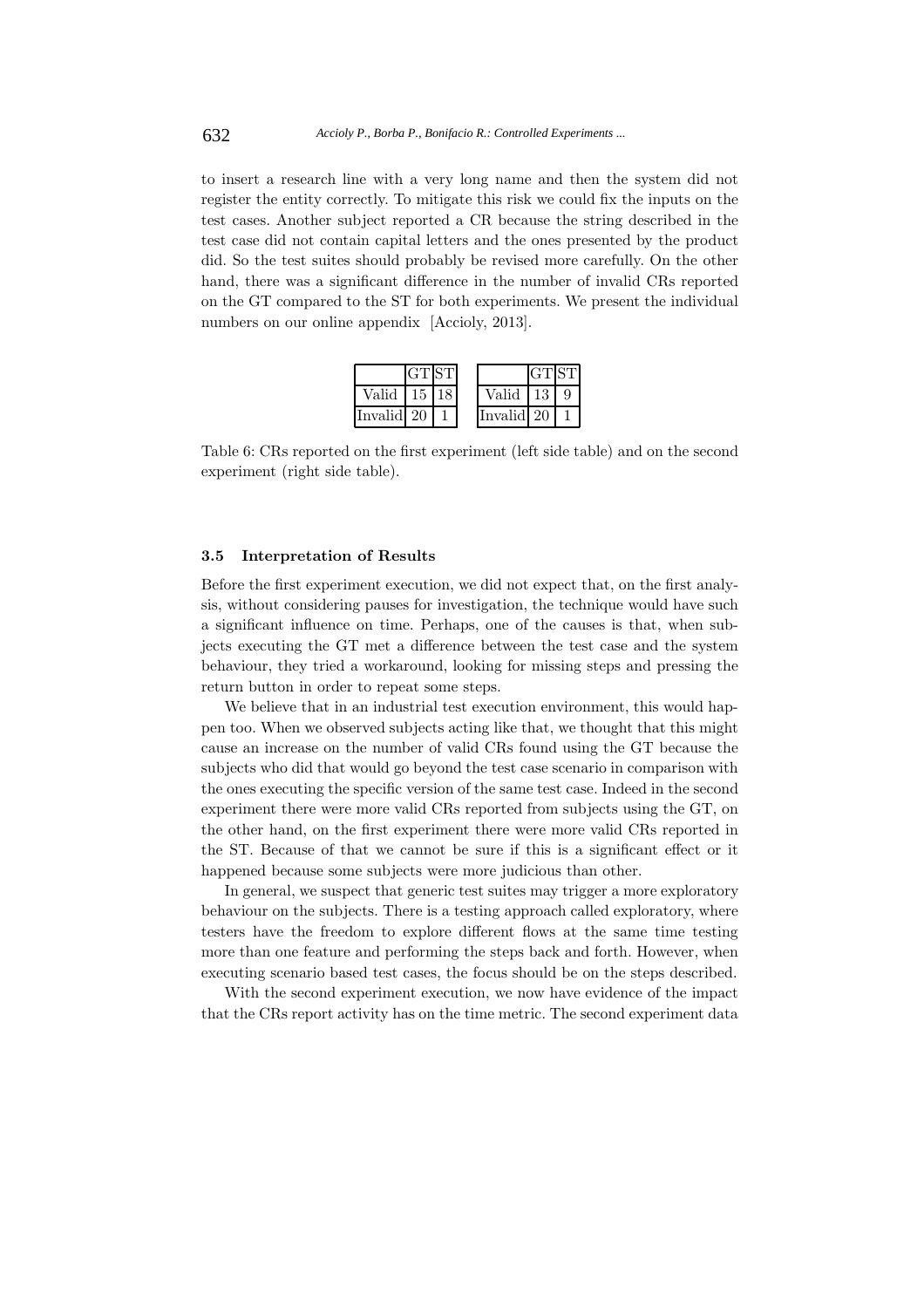presents an increase of the mean execution time for both techniques (around 250s for each techniques) but the average decrease from the ST to the GT remained almost the same of the first experiment —around 15% in both experiments. This was an interesting result because we expected that the ST gain would be bigger in the second experiment since the subjects had to report much more CRs in the GT. However the total number of executed tests (240) is much bigger than the number of reported CRs (43). Also, from what we have observed, the time taken to report a CR is short, perhaps half the time than the time taken to execute a test case. Because of that we believe that the CR reporting activity did not have a significant impact on our data. This means that the test execution and the interruptions for investigation are more significant to the observed improvements. Nevertheless, it is important to notice that, even if reporting invalid CRs do not impact significantly the time, it causes a negative impact on the development team productivity that needs to analyse every reported CR before concluding which ones are invalid. That is why invalid CRs are a negative metric in the test execution industry.

In addition, the second experiment helped us to add more evidence to our problem since we used subjects with less testing experience and achieved results that are consistent with the previous experiment. The ability to replicate and confirm the results of a controlled experiment is important because it reduces the chance that the results previously achieved did not represent a real trend, but instead resulted from different sources of biases such the subjects sample choice.

As we can see, based on our studies, SPL test execution can benefit from product specific test cases. These benefits are reduction on test execution time and on invalid CR rates. However, we must make some considerations on the validity of this experiment, as discussed next.

#### **3.6 Threats to Validity**

This section describes concerns of these studies and other aspects that one must take into account in order to generalize our results. To organize this section we classified our threats using the *Internal*, *External*, *Construct* and *Conclusion* categories.

In the *Internal* threats category, during both experiments execution, some students performed the activity using their personal laptops. This resulted in a heterogeneous environment during the experiment operation and the RGMS did not have versions that support different operational systems. So, when two subjects used MacBooks to execute the activity on the first experiment, they reported 3 defects, related to the RGMS interface that had labels that were too short for the text in it, that subjects who worked with Windows could not find. Because we could not reproduce those defects using Windows, we considered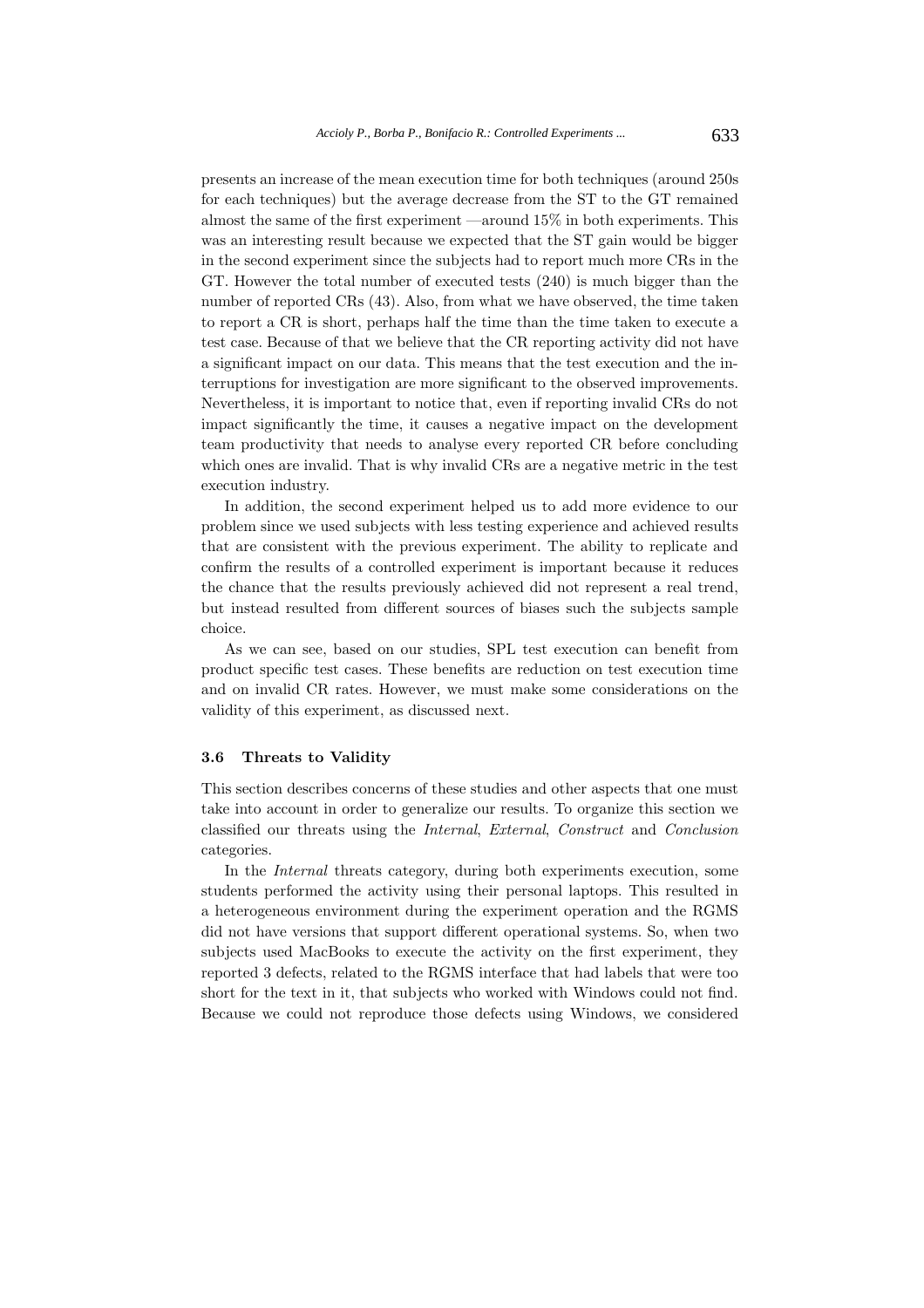these 3 defects as irreproducible and did not consider them in the CR analysis. Nevertheless, we ran a second time analysis removing these two subjects results and the analysis remained practically the same. Thus, we believe that this situation did not affect significantly the time metric collection. We did not have this problem on the second experiment execution.

In the *External* threats category, some conditions limit the generalisation of our results. First, the subjects involved in these experiments were not all testers. They were Computer Science graduate and undergraduate students with different skills on software testing. Some of them worked as testers in different companies but others did not have the same experience, particularly, the undergraduate students had little or no experience in software testing. We believe that, with the execution of the second experiment, we diminished the impact of the subjects threat since we could reproduce similar results using a new group of students with different profiles.

Some studies have already addressed the question of the feasibility of conclusions drawn from results of experiments performed with students and some suggest that, for some software engineering areas, using students as subjects in experiments is often perceived as a good surrogate for using industry professionals [Buse et al., 2011, Staron, 2007]. Furthermore, Runeson compared the results achieved in an experiment using three different groups, undergraduate and graduate students and industry people. His results indicated that there was no significant difference between the three groups results [Runeson, 2003].

Besides that, from what we have observed in the executed experiments, we believe that if we had used testers to replicate these studies we would perhaps notice a decrease on the number of invalid CRs for the GT. This happens because some subjects with less experience in software testing tended to report more invalid CRs than the more experienced ones, even if they were all encouraged to investigate the defects with the conductor. However, it is noteworthy that, in the industrial contexts we had access to, manual black-box test suites are often executed by testers with less experience.

Another issue about the experiments subjects is that testers with more experience testing the same SPL will tend to have fewer problems while executing generic test suites since they are already familiar with each product specificities. However, when the SPL incorporates new features, new configurations are possible and the tester again has to take some time to get used to the new features.

The results achieved by these experiments also depend on the selected SPL. Perhaps SPLs with more variation points might benefit more in adopting the ST than SPLs with fewer variation points. The more inaccuracies, the more time is spent to investigate and execute test cases. In our studies, we injected 2 or 3 inaccuracies in each generic test suite.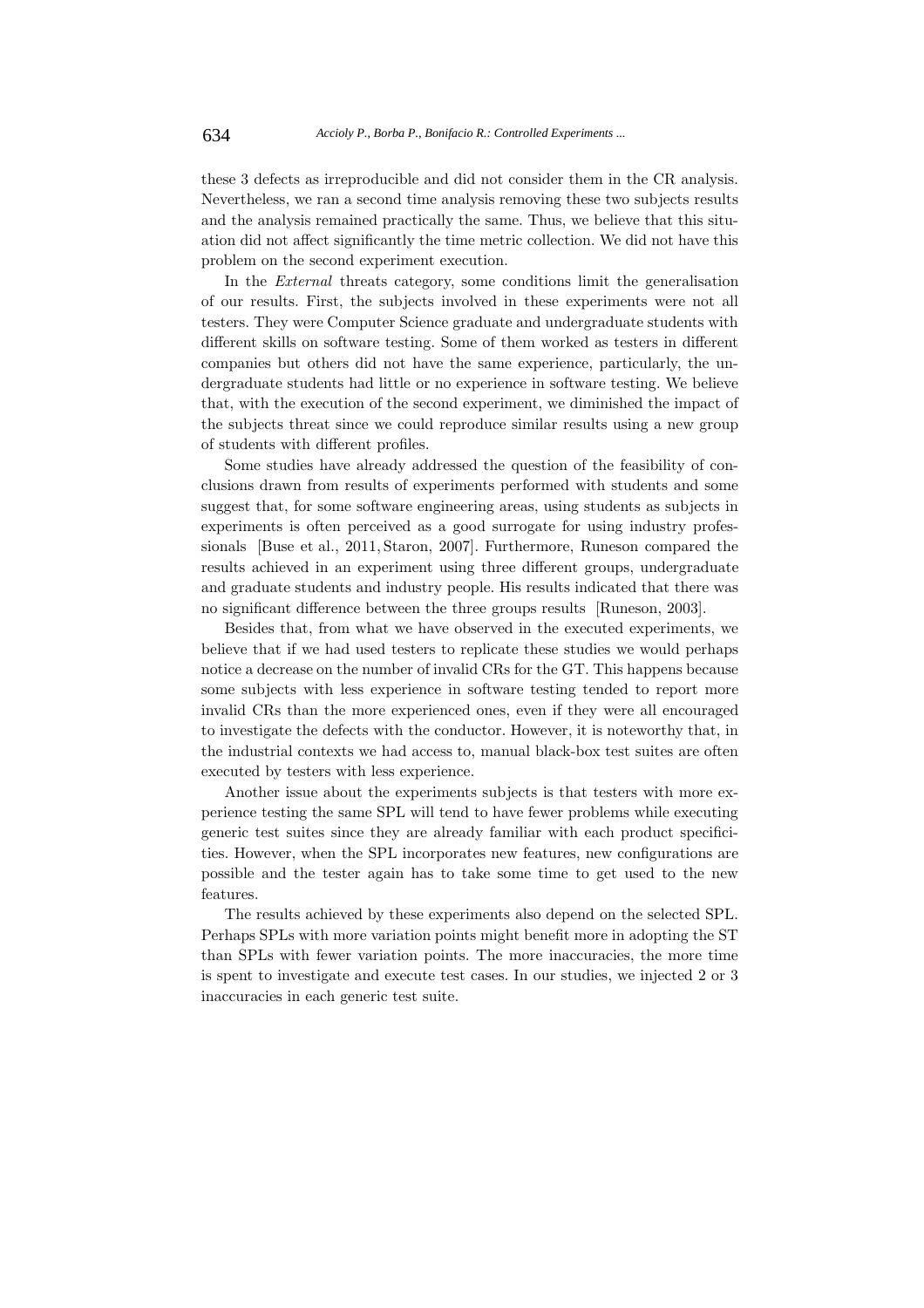Considering the *Construct* threats category, an interesting consideration to be made is that since we are collecting the time taken to report the CRs, we need to be careful to control the size and complexity of the CRs reports because more judicious subjects may take more time to report a CR with more details while others would describe the defect using only one line or two. To report CRs we provided the same template for both experiments which had 4 information fields to complete as follows: CR ID, test case ID, number of the step where the defect was found and a brief issue description. After assessing the CRs we observed that they had in average the same size, the students didn't use more than one paragraph to report CRs.

Finally, in the *Conclusion* threats, during our studies we chose to work with an academic SPL, the RGMS. Some might see this as a potential threat to our results. However, this system has been evolved for some years in the discipline of Software Reuse in the Informatics Center of the Federal University of Pernambuco, and it represents situations that are commonly seen in industrial SPLs.

Besides that, some researchers believe that empiric evaluations are not limited to industrial systems. Buse, for example, claimed in his paper about benefits and barriers in user evaluations in software engineering [Buse et al., 2011] that these artefacts can often allow researchers to easily translate research questions into successful experiments. It may reduce training time, simplify recruiting, and allows greater control over confounding factors. We believe that, by choosing RGMS, we gained all these benefits.

In the second experiment we decided to maintain the same experiment material (SPLs, features, test suites) because of our motivation to achieve reproducibility with different subjects. In the first experiment we had few subjects (18) and we wanted to add evidence to these results. We also analyse the impact of the CRs report activity and compare the numbers of reported CRs in both experiments. If we changed the subjects, the metric collection procedure and the material used it would be difficult to compare the results from both experiments. Nevertheless, in a future replication of this study we can change the material.

Another consideration to be made is, because we had a limited amount of time to apply our experiment, from the 32 possible configurations of the RGMS product line, we chose the 2 instances containing more features and that were the most different from each other considering alternative features so that we could represent all RGMS features and its different variation points. This reduced set of products cannot be considered unrealistic using the point of view of test companies. Ideally, testers would validate all possible combinations in a product line instance. Unfortunately, the space of possible combinations in a realistic product line might be enormous and exhaustive. What happens in practice is that companies follow some criteria to focus the test execution on a small subset of the products.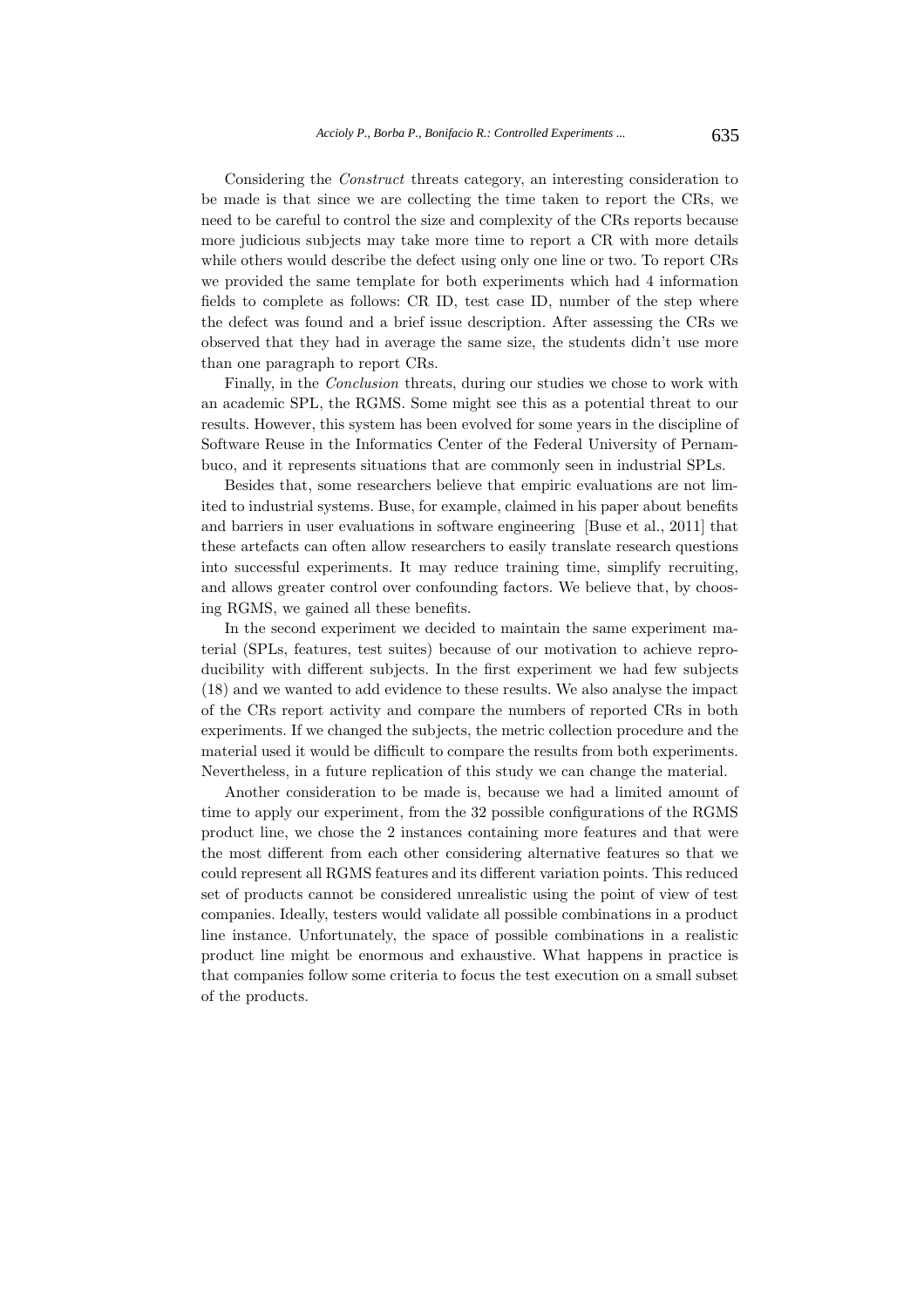Lastly, as discussed in Section 3.2.2, in the first experiment, to form the Latin square replicas, we randomly assigned the subjects in pairs to form the rows of each square, then we randomly assigned *Publications* to Feature 1 and *ResearchLines* to Feature 2 to form the columns of the squares. Then, we raffled the techniques arranging them to form the first replica the same way that Table 3 describes. Lastly, we replicated this arrangement to form the other replicas. A different approach, randomly assigning the treatments for each replica, could give more solid results because it would be a full randomised configuration. Nevertheless, we believe that this consideration did not compromise our results because we had significant differences in individual results and also because we ran tests that excluded non-additivity and non-normality anomalies. In the second experiment we fixed this issue and obtained similar results.

## **4 Related Work**

SPL Testing has been considered a challenging task [Pohl and Metzger, 2006, Tevanlinna et al., 2004, Käkölä and Dueñas, 2006, Engström and Runeson, 2011], not only due to the huge number of products that might be generated from reusable assets [Pohl and Metzger, 2006, Jaring et al., 2008], but also motivated by the lack of recommendations and best practices for testing product lines –actually, most of the research on SPL testing focuses on proposing new approaches and techniques [Engström and Runeson,  $2011$ , Neto et al.,  $2011$ ], instead of empirically assessing their benefits.

For instance, Bertolino proposed a text based use case extension tailored for product line functional testing [Bertolino and Gnesi, 2003], whereas other works detail how to derive product specific test cases from activity and sequence diagrams [Nebut et al., 2003,Kamsties et al., 2003,Olimpiew and Gomaa, 2005, Reuys et al., 2005]. Our work complements these works, since it shows evidences about the benefits of product specific test cases, which might be generated from any derivation approach.

Regarding empirical studies on SPL testing, in 2010 Neto [Neto et al., 2011] conducted a systematic mapping study with the purpose of investigating the state-of-the-art of SPL testing practices and identifying possible gaps in existing techniques. This study illustrated a number of areas in which additional investigation would be useful, specially regarding evaluation and validation research. This work also served as a basis to propose a novel process for supporting testing activities in SPL projects, the RiPLE-TE [Machado et al., 2010]. In addition, they conducted two experimental studies to evaluate the proposed process.

Ganesan compared the costs and benefits of two approaches for SPL quality assurance: one that does not consider reusable assets (and test each SPL member as an independent product), and another that considers reusable assets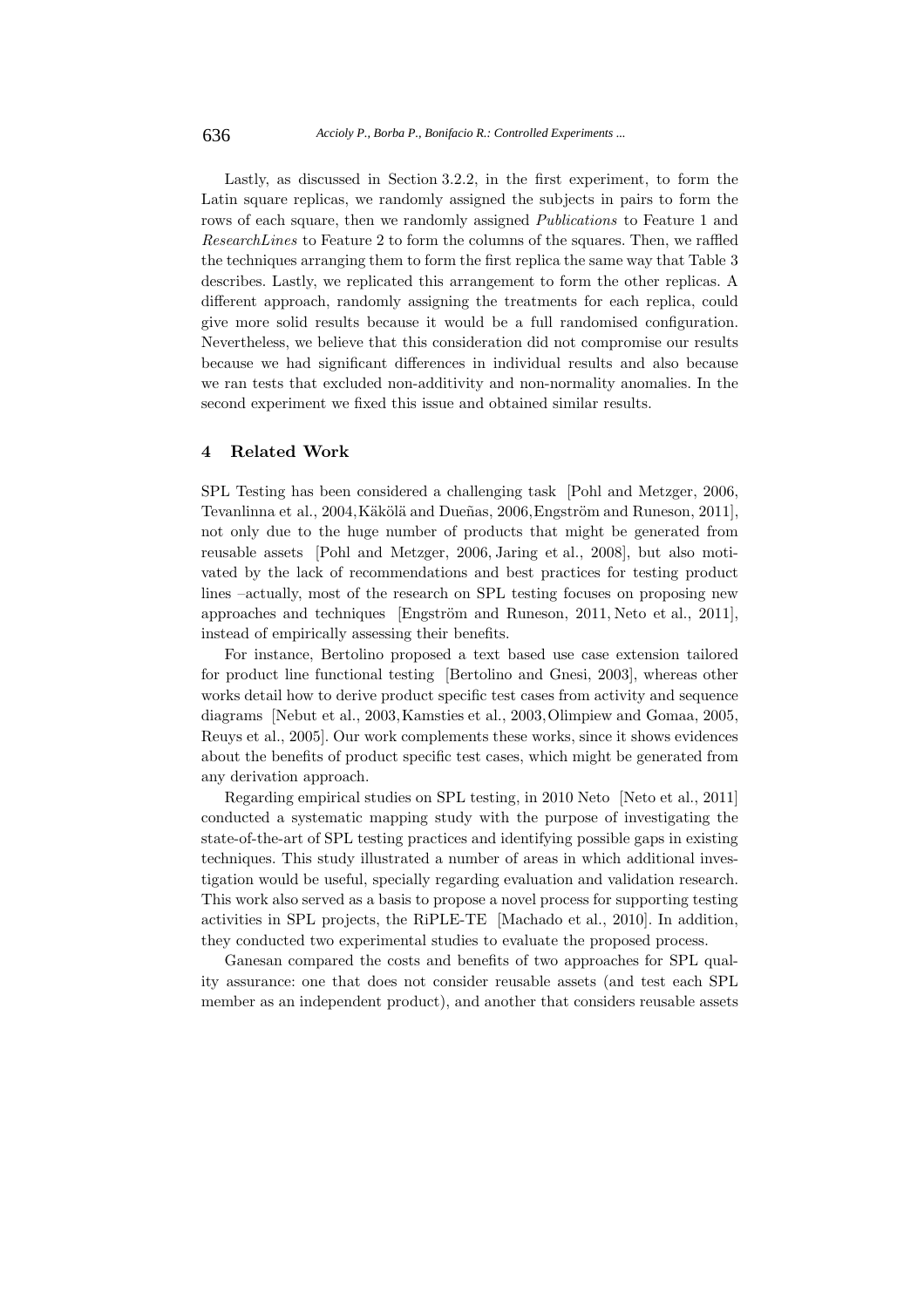among different components [Ganesan et al., 2007]. Their conclusions, based on *Monte-Carlo* simulations, points that it is worth to test the reusable assets of an SPL during domain engineering (using code inspection and static analysis), and test just product specific parts during product engineering (using not only code inspection and static analysis, but also functional tests). Our study has only focused on functional testing during the application engineering level.

Denger compared the effectiveness of code inspection and functional testing to find SPL defects [Denger and Kolb, 2006]. Their findings suggest that the two techniques complement each other, finding different types of defects. Differently, our assessment concerns about the level of details in which test designers specify SPL test cases, and its consequences on both productivity and quality of defect reports.

Empirical studies on software testing are not so common as well, as discussed by Juristo, *"over half of the existing knowledge is based on impressions and perceptions and, therefore, devoid of any formal foundation"* [Juristo et al., 2004], and the lack of such an empirical body of evidence is a considerable challenge of the software testing research [Bertolino,  $2007$ , Engström et al.,  $2008$ ].

Nevertheless, empirical comparisons between testing methodologies have been recently reported. For instance, Itkonen compare the effectiveness to find defects with tests based on exploratory tests [Itkonen et al., 2007]; while Lima compares two test prioritisation techniques (*M anual×Automatic*) also using a latin square design [Lima et al., 2009].

Finally, in our previous work [Accioly et al., 2012] we presented an empirical study that aimed to bring evidence to help decision making in such contexts. We replicated this study with different subjects and with a novel metric collection procedure to have a better notion of what happens during the task of executing tests and reporting CRs. The new results confirm the results achieved in the first experiment.

# **5 Conclusions**

In this paper we described our first study that compared two techniques used to test SPL products (GT and ST) and extended it by presenting a second experiment done with new subjects and that also brought new insights about the impact that the different activities done during the process of testing can have on productivity. Both experiments yielded similar results. Our conclusions are that the ST can indeed improve the test execution process productivity by reducing test execution time and invalid CR rates. Also, the higher number of invalid CRs reported in the GT had no significant impact on time during the test execution phase, but it can still have a negative impact to the development team productivity.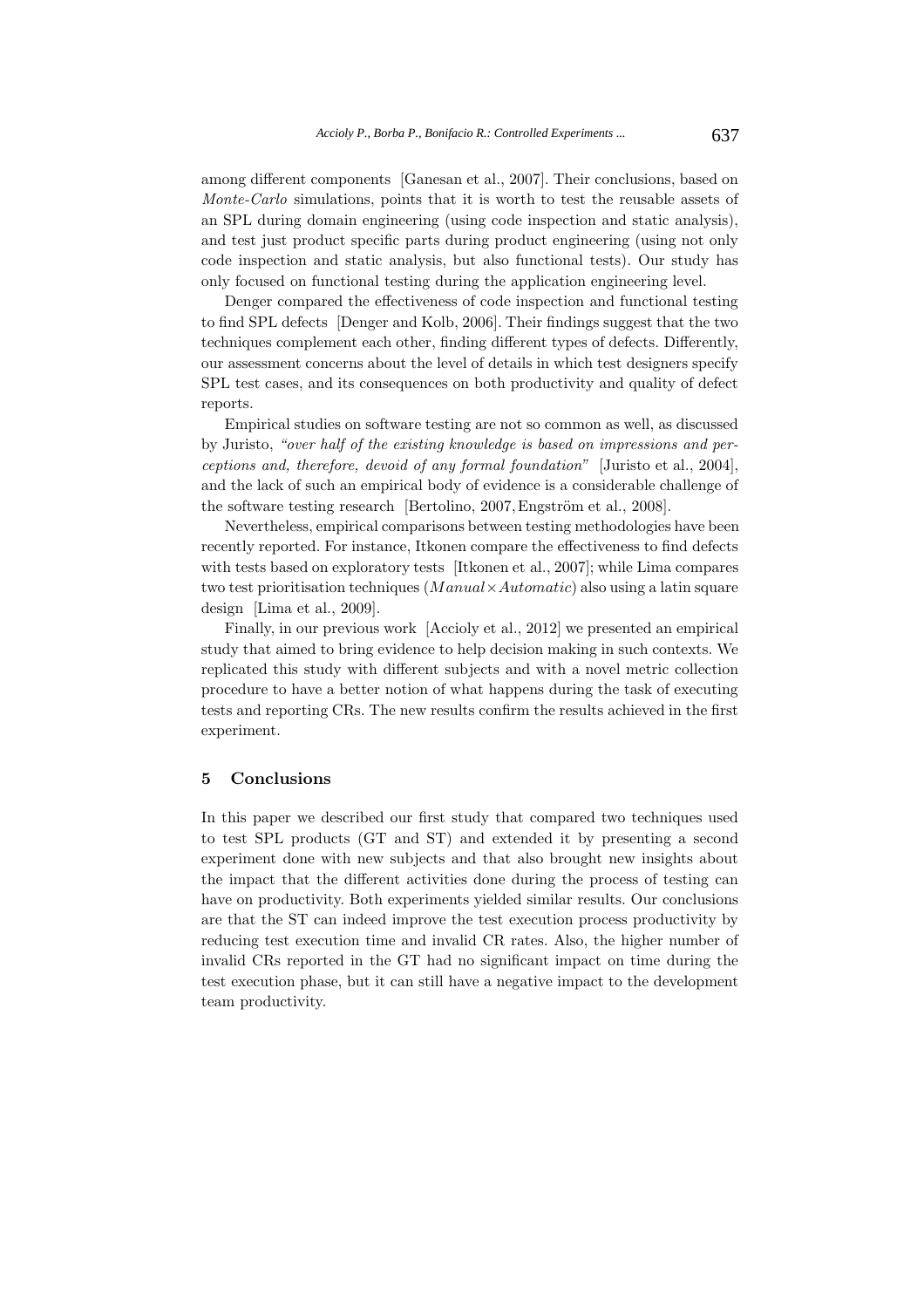We consider these studies as a first step towards understanding the impact of adopting product specific test suites. For future works we intend to conduct studies that evaluate these techniques using the point of view of the test design process so that we can measure the effort of designing and maintaining generic and product specific test suites.

## **Acknowledgments**

We would like to thank our reviewers, the SPG members,<sup>3</sup> Cristiano Ferraz, CNPq and CAPES PROCAD Brazilian research funding agencies and INES, grants 573964/2008-4 and APQ-1037-1.03/08, for partially supporting this work.

## **References**

[Accioly, 2013] Accioly, P. (2013). Online appendix available at http://goo.gl/Brx3r.

- [Accioly et al., 2012] Accioly, P., Borba, P., and Bonifacio, R. (2012). Comparing two black-box testing strategies for software product lines. In *Software Components Architectures and Reuse (SBCARS), 2012 Sixth Brazilian Symposium on*, pages 1–10.
- [Bertolino, 2007] Bertolino, A. (2007). Software testing research: Achievements, challenges, dreams. In *Future of Software Engineering*. IEEE.
- [Bertolino and Gnesi, 2003] Bertolino, A. and Gnesi, S. (2003). Use case-based testing of product lines. In *Proceedings of the 9th European software engineering conference , Finland*. ACM.
- [Bonifácio and Borba, 2009] Bonifácio, R. and Borba, P. (2009). Modeling scenario variability as crosscutting mechanisms. In *Proceedings of the 8th International Conference on Aspect-Oriented Software Development, USA*. ACM.
- [Buse et al., 2011] Buse, R. P. L., Sadowski, C., and Weimer, W. (2011). Benefits and barriers of user evaluation in software engineering research. *ACM SIGPLAN Notices*.
- [Denger and Kolb, 2006] Denger, C. and Kolb, R. (2006). Testing and inspecting reusable product line components: first empirical results. In *Proceedings of the 2006 ACM/IEEE international symposium on Empirical software engineering, Brazil*. ACM.
- [Engström and Runeson, 2011] Engström, E. and Runeson, P. (2011). Software product line testing - a systematic mapping study. *Information and Software Technology*, 53.
- [Engström et al., 2008] Engström, E., Skoglund, M., and Runeson, P. (2008). Empirical evaluations of regression test selection techniques: a systematic review. In *Proceedings of the Second ACM-IEEE international symposium on Empirical software engineering and measurement, Germany*. ACM.
- [Ganesan et al., 2007] Ganesan, D., Knodel, J., Kolb, R., Haury, U., and Meier, G. (2007). Comparing costs and benefits of different test strategies for a software product line: A study from testo ag. *International Software Product Line Conference*.
- [Itkonen et al., 2007] Itkonen, J., Mantyla, M. V., and Lassenius, C. (2007). Defect detection efficiency: Test case based vs. exploratory testing. In *Proceedings of First International Symposium on Empirical Software Engineering and Measurement, Spain*.
- [Jaring et al., 2008] Jaring, M., Krikhaar, R. L., and Bosch, J. (2008). Modeling variability and testability interaction in software product line engineering. In *Proceedings of the Seventh International Conference on Composition-Based Software Systems, Spain*. IEEE.

<sup>3</sup> www.cin.ufpe.br/spg